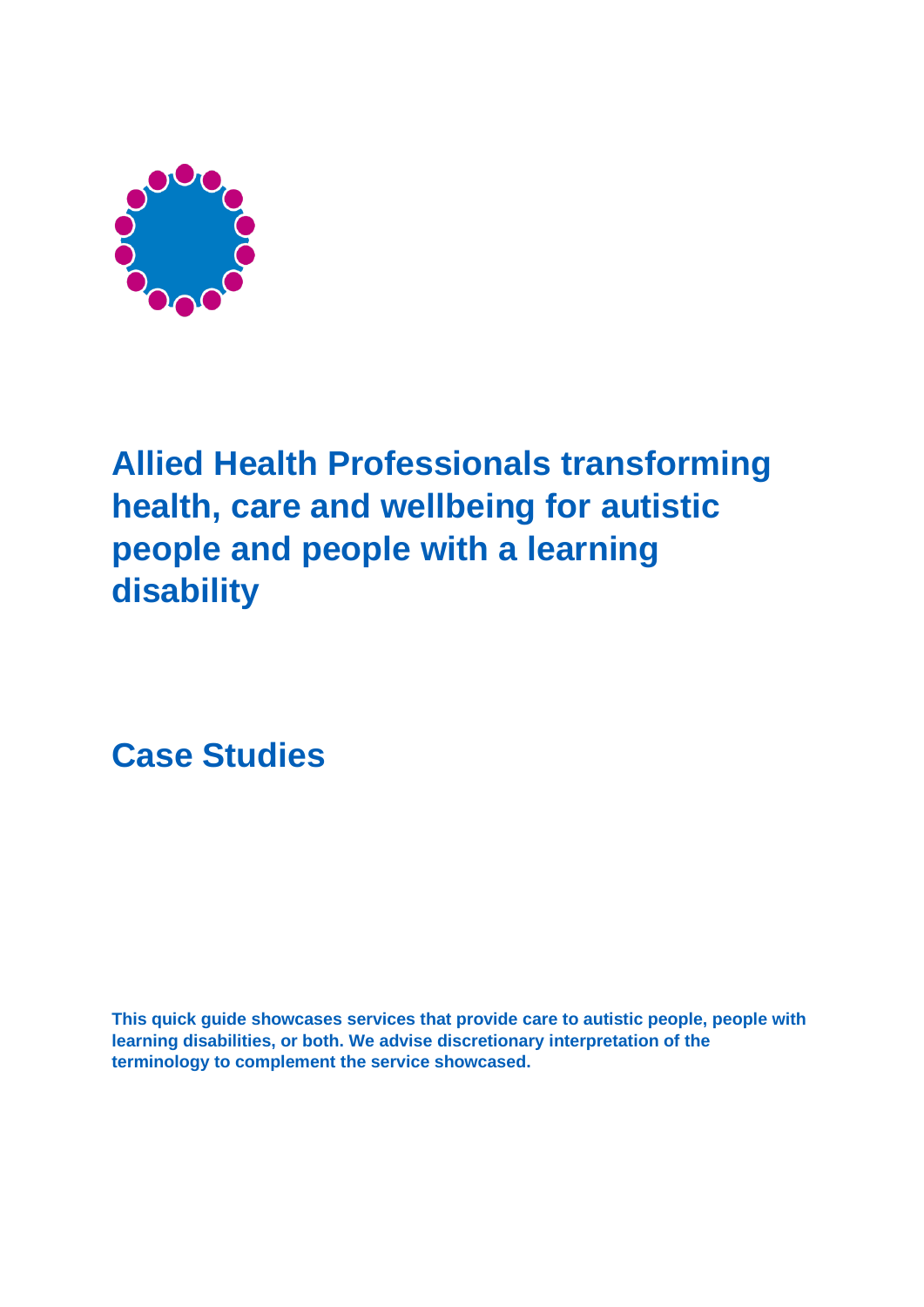#### **Foreword**

[The NHS Long Term Plan](https://www.longtermplan.nhs.uk/)<sup>1</sup> included a renewed commitment to drive improvements to the care received by people with a learning disability, autism or both. Significant progress is being made and yet there is more to do to transform services across England.

This document shines a light on our allied health profession (AHP) colleagues. They are a vital part of our workforce, formed of 14 different professions and 170,000 members of staff: the third largest clinical workforce. AHPs play an important part in the shaping of care and future health systems, contributing important skills and the scope to transform care across systems.

Care by AHPs is delivered through the lifespan and across organisational boundaries, including primary care, community services, secondary care, education and justice systems. They have a significant role in the future delivery of learning disability and autism services, and we are encouraged by the examples of best practice, which show AHP leadership at its best.

This document has a wide range of impactful practice, including improving people's access to mainstream services, the strengthening of specialist services such as reducing autism diagnostic waiting times and the designing of suitable housing so that people can stay living in their community with family and friends. The case studies are arranged according to their impacts: pages 3-15 showcasing AHPs supporting access to universal or mainstream services; and pages 16-29 shining a light on specialist AHP services.

We urge anyone looking to transform learning disability and autism services to consider our AHP workforce and use this document as a guide. The contribution of AHPs needs to be recognised and used if we want to achieve the ambitions in the NHS Long Term Plan to help this community reach their full potential and deliver high quality care across England.

Sognie Radinich

Suzanne Rastrick, Chief Allied Health Professions Officer (England)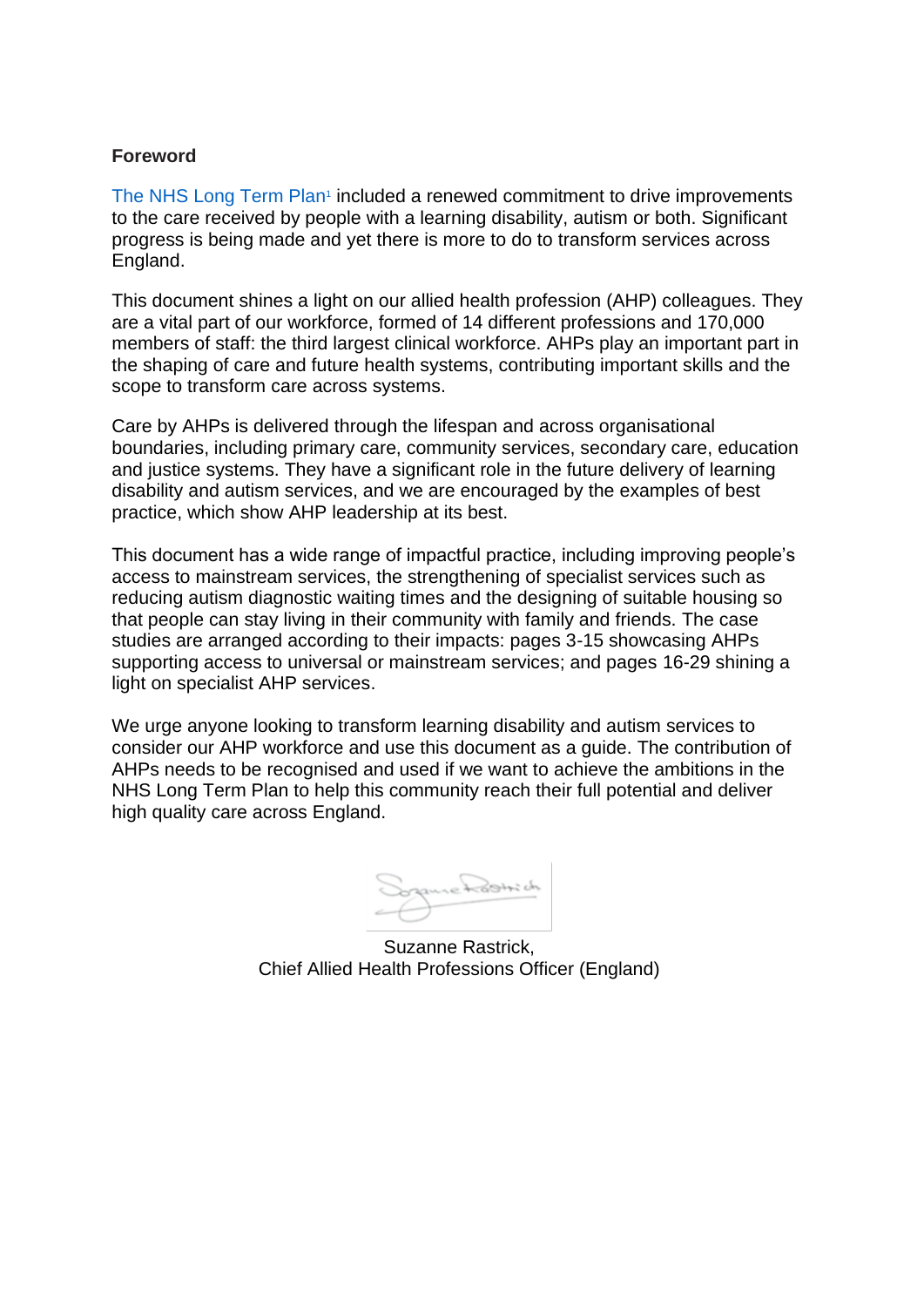# **Chapter 1: Supporting access to universal or mainstream services**

## **Case study 1**

## **Preparing for transition to adulthood – addressing the speech, language and communication needs of young people with autism**

### **London North West University Healthcare NHS Trust**

Young people with speech, language and communication needs (SLCN) are at greater risk of developing emotional, social and behavioural difficulties, mental health issues, lower academic achievement and school performance failure.

It is estimated that 10% of the school population have SLCN (2-3 children in each class) and only 3 % have been identified as having SLCN. While some young people's SLCN resolve, other pupils SLCN needs may only come to light in secondary school due to increasing social and academic demands. This includes young people with a diagnosis of autism. Speech and language therapy (SLT) services have a key role to play in supporting this population group

The SLT service at London North West University Healthcare NHS Trust (LNWH) addresses the communication needs of young people with autism throughout their education and in preparation for adulthood. They work with young people, their families and colleagues across education health and social care as part of an integrated whole system approach.

Schools and colleges are allocated a named Speech and Language Therapist whose input is determined by the number of young people with an Educational Health Care Plan (EHCP) who require SLT. Interventions may include:

- Guidance and training on the identification of young people with SLCN.
- Signposting young people and their families and schools to useful resources which support their SLCN.
- Education / information sessions for parents.
- Provision of training / information to upskills school staff to identify and support the SLCN needs of young people.
- Provision of specialist SLT Assessment, advice and therapy plans.
- Provision of evidence-based interventions to support the speech language and social communication skills of young people, their self-advocacy and independence as they transition to adulthood.
- Provision of transition plans and communication passports which support young people into further education and onto adult care.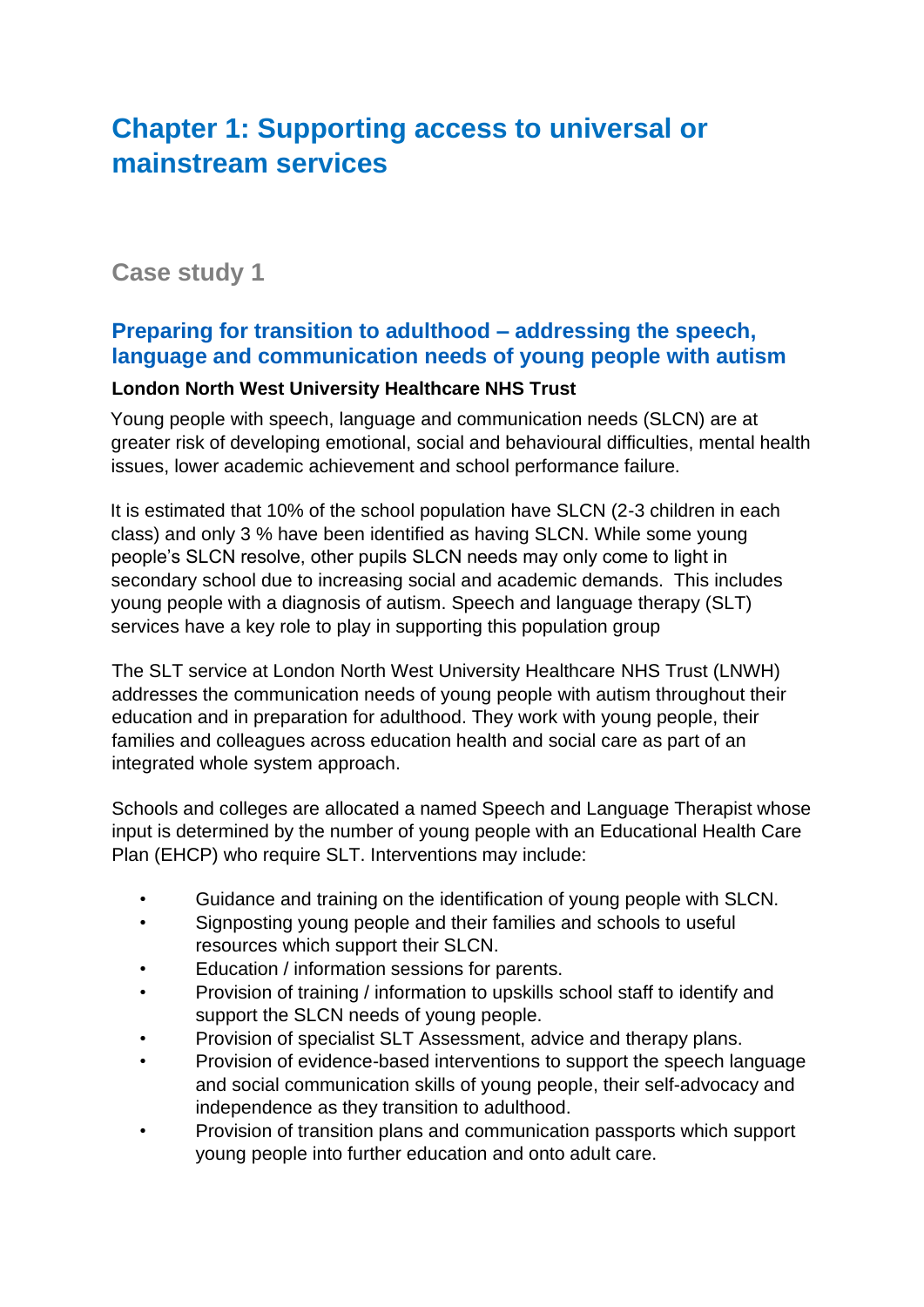• Working with the broader team around the young people, i.e. Schools staff, Child and Adolescent Mental Health Services, careers advisors, social care, youth offending teams etc. To increase are awareness of their communication needs and providing strategies to support these needs.

Evaluation shows:

- 100% of parents provided positive feedback
- 100% of Special Educational needs Co-ordinators (SENCOs) rated the Speech and Language Therapy service by LNWH as either excellent or very good.
- 100% of SENCOs stated the support from SLT helped their school/college to work with and support students with SLCN.
- 97% of students identified that Speech and Language Therapy sessions help them at school, with over 85% of students rating the service as 7/10 or above.



84% of all targets were achieved by students by the end of the academic year 2018- 2019 supporting young people to meet their long and short long-term outcomes from their EHCP.

SLTs have a range of highly specialist skills and knowledge which can be used to support young people and their families directly and also to train school staff to identify and support the communication needs of young people autism.

**For further information please contact:** Joanna Hickey Principal Speech and language therapist [joannahickey@nhs.net](mailto:joannahickey@nhs.net)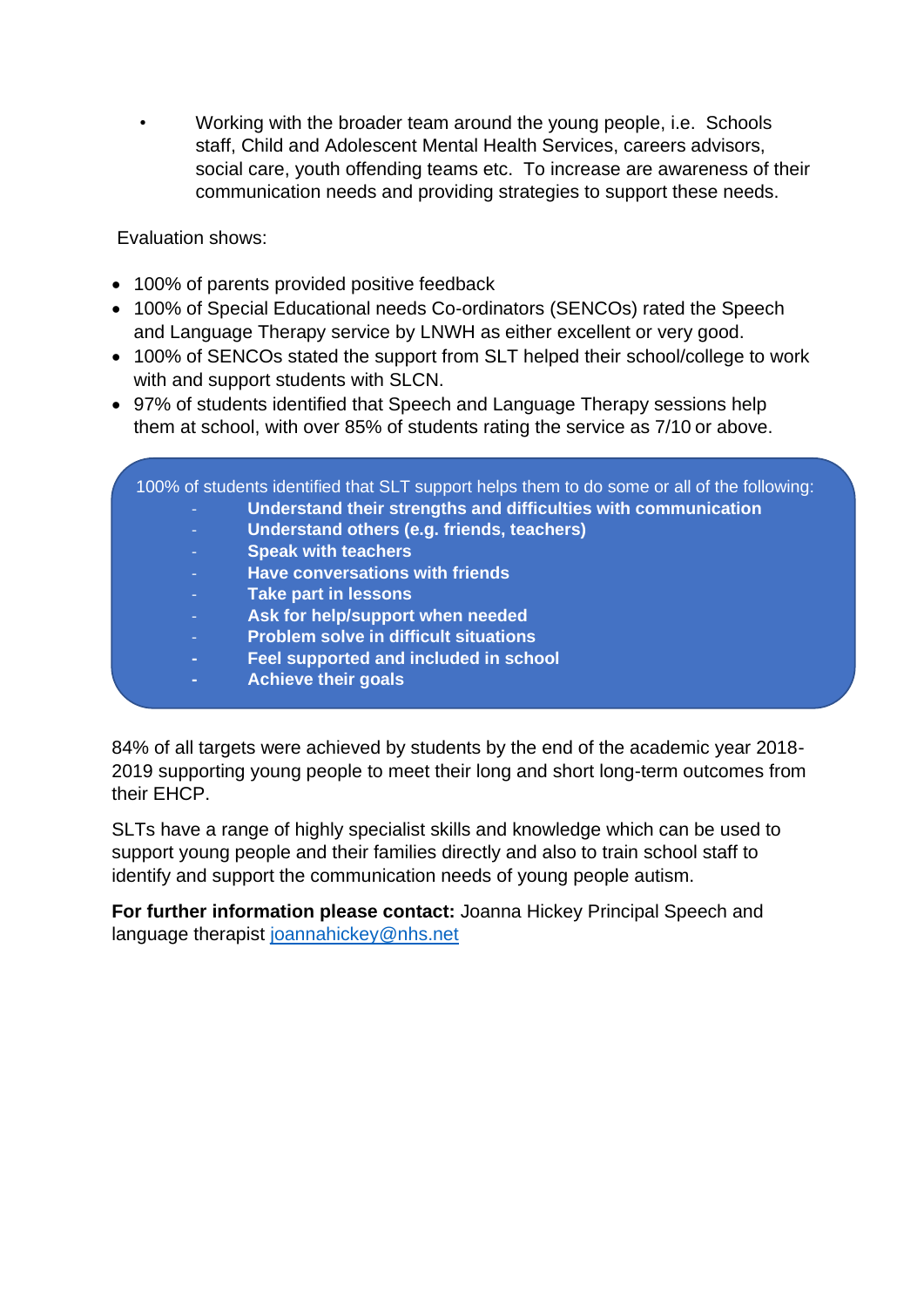# **Case study 2**

### **Increasing diversity of professions providing leadership for Learning Disability and Autism in an Acute Hospital Trust.**

#### **Leeds Teaching Hospitals Trust**

A Speech and Language Therapist holds the role of Lead Professional for Learning Disability and Autism. It is recognised that many barriers for Autistic people and people with Learning Disabilities, which prevented or limited access to access hospital services, are due to communication difficulties.

The difficulties occur throughout the patient's journey and include arranging initial appointments, understanding care and treatment and ensuring safe discharges.

The Lead Professional offers direct support to people with communication difficulties. They also offer staff training, contribute to workstreams for the Accessible Information Standard, DeEscalation, Safeguarding and Patient Experience. They have developed resources which are now used locally and nationally: the leaflets produced were also adopted for use in the Nightingale Hospitals. The Lead professional is also supporting improvement work for many both clinical and nonclinical pathways, to ensure that Reasonable Adjustments are in place. Under the the current post holder, the Learning Disability and Autism Team has expanded to include Registered Learning Disability Nurses and an Acute Liaison Physiotherapist. Further service development is ongoing with an imminent service expansion.

An example of where this input has made a difference to patient care is for a gentleman who has a mild learning disability. This gentleman is HIV positive, malnourished, with incurable bladder dysfunction and a high risk of infection from rotten teeth. His life was very difficult as he was frequently in urinary retention and his urine would leak from his old supra-pubic catheter site. He could not keep up with the washing of his urine- soaked clothes and towel and he could no longer sleep in his bed as it had become soaked with urine. He was socially isolated following a bereavement. He wished to begin a relationship but felt he could not, due to his health issues. This further reinforced his social isolation and affected his mental health, to the point where he would put himself in sexually and financially dangerous situations with strangers, to avert loneliness.

Although he called health services frequently, he did not retain information which was given to him and if he came to hospital, would often leave the ward and not return. He phoned the wards, GP or 111 multiple times per week to chat, or ask the staff to (e.g.) recommend a takeaway but did not engage on a deeper or effective level in his care and treatment. He would often become frightened when medical treatment was discussed and then disengage.

He believed that clinicians were negligent if they could/ would not 'fix' his bladder issues or felt that if he waited then a new medical solution would be found for a bladder transplant. His urinary retention was causing a threat to life.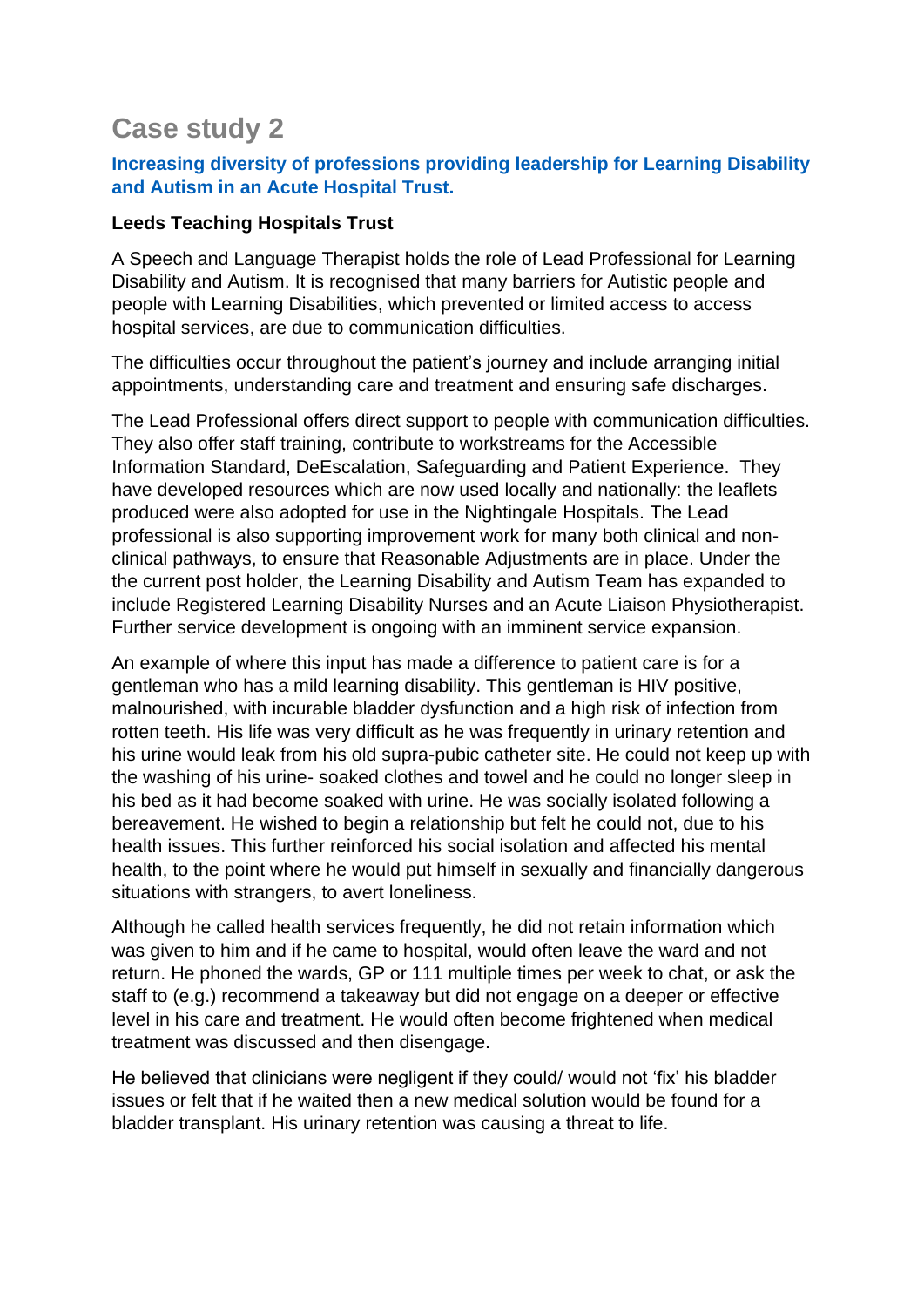With support from the Lead Professional, this gentleman is now successfully accessing HIV, Urology and Dental services in the Trust. He will soon begin to see psychology to help him to understand his altered body image with a catheter.

Information is provided to him in a way which meets his communication needs, including pictures, and he is given additional time to process and open access to call the Lead Professional with questions (these are shared to the relevant clinicians, then answers are presented in an appropriate format). He has a fixed pathway to come in for his catheter changes, with familiar staff who are aware of his communication needs.

Thankfully, he also has increased support from social care and now lives in supported accommodation. His staff work with the Lead Professional to repeat and reinforce key messages about health.

Having a Speech and Language Therapist as the Lead Professional for Learning Disability and Autism has invoked a change in approach with an increased focus on communication needs. It is believed that improved communication will lead to better outcomes for this population.

**For further information please contact:** [alison.conyers@nhs.net](mailto:alison.conyers@nhs.net) or [leedsth](mailto:leedsth-tr.ldautism@nhs.net)[tr.ldautism@nhs.net](mailto:leedsth-tr.ldautism@nhs.net)

Or check the websites:

<https://www.leedsth.nhs.uk/a-z-of-services/learning-disability/>

<https://www.leedsth.nhs.uk/a-z-of-services/autism/>

[https://www.leedsth.nhs.uk/patients-visitors/patient-and-visitor-information/patient](https://www.leedsth.nhs.uk/patients-visitors/patient-and-visitor-information/patient-information-leaflets/easy-read)[information-leaflets/easy-read](https://www.leedsth.nhs.uk/patients-visitors/patient-and-visitor-information/patient-information-leaflets/easy-read)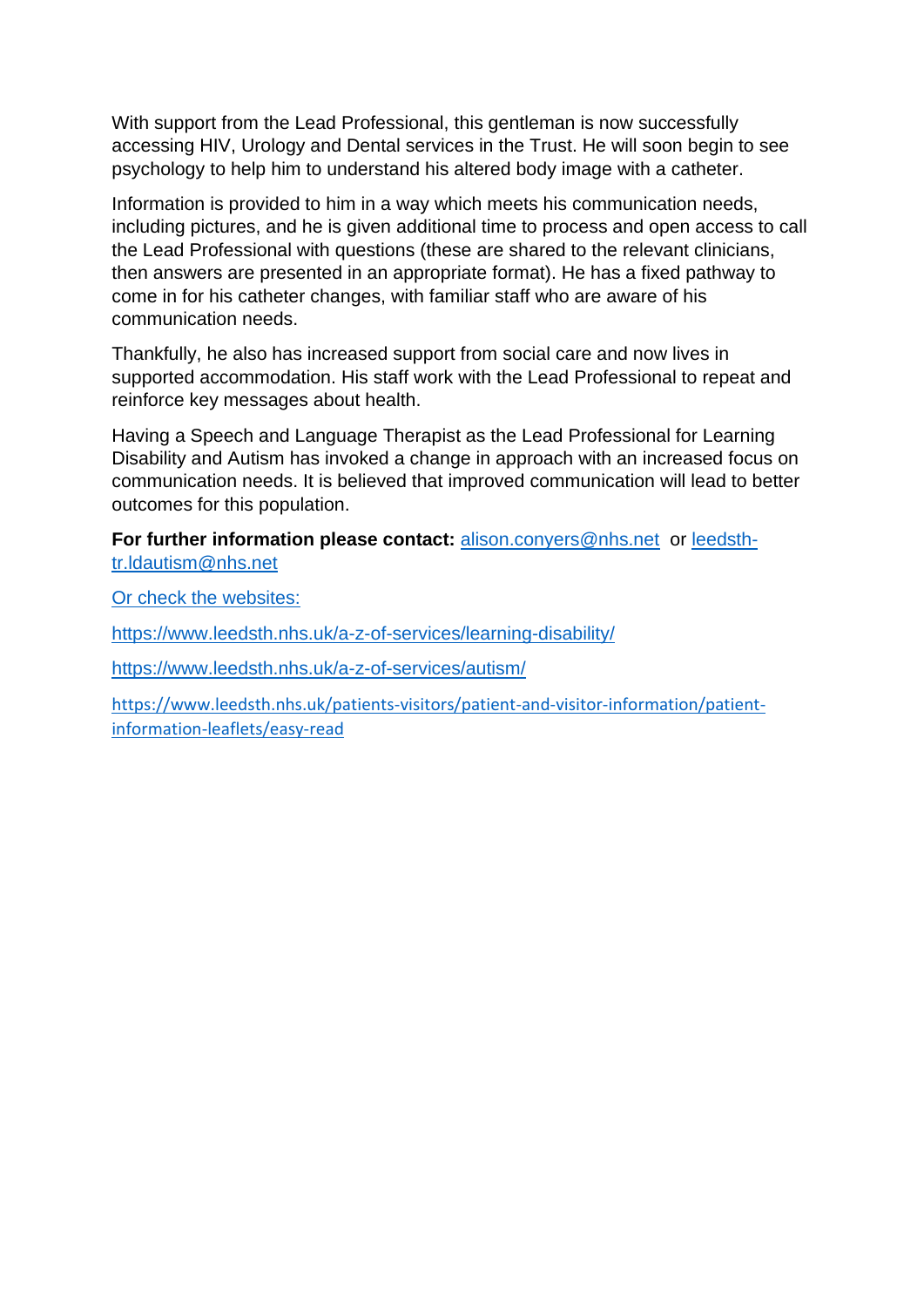## **Paramedics overcoming communication barriers between staff and people with learning disabilities**

### **North East Ambulance Service NHS Foundation Trust**

People with a learning disability can find long and complex questions difficult to understand. This may result in incomplete or inaccurate responses impacting on their assessment. Many people with a learning disability are living independently and paramedics need to be better able to overcome the communication barriers encountered. Accessible information, that includes simplified language, imagery and symbols can be helpful in aiding communication.

Community engagement with people with learning disabilities and their carers identified that the paramedic triage process was particularly difficult to engage with. A triage resource was developed using accessible information by the NHS programme Easy on the Eye, to support paramedics' communication with people requiring communication support. This resource enables people to be fully involved in decisions about their care. It allows more rapid and efficient assessment and treatment and reduces the confusion that occurs when communication breaks down.

Evaluation shows:

People, carers and stakeholders have reported that knowing the resource is available reassures them that, in the event of a health emergency, communication issues will be minimised.



The ability to communicate with people with learning disabilities and undertake a triage has been greatly improved.

Using images, especially ones that were developed for the sector and already in use and familiar in the learning disability communities, has helped paramedics and other front-line staff to have conversations about people's health needs.

It has been especially helpful for people who live independently and don't have family members, carers or advocates to support them when in a crisis situation.

Within 3 months of launch, over 65% of staff were aware of the resource, and 75% believe it will be a useful tool to support their communication with people with learning disability and/or autism.

A paramedic has said:

*"The guide gives me another tool to use to improve how I communicate with people with various needs, this helps to improve how I care for patients"*

**For further information please contact:** Mark Johns, Engagement, Diversity and Inclusion Manager, North East Ambulance Service [mark.johns@neas.nhs.uk](mailto:mark.johns@neas.nhs.uk)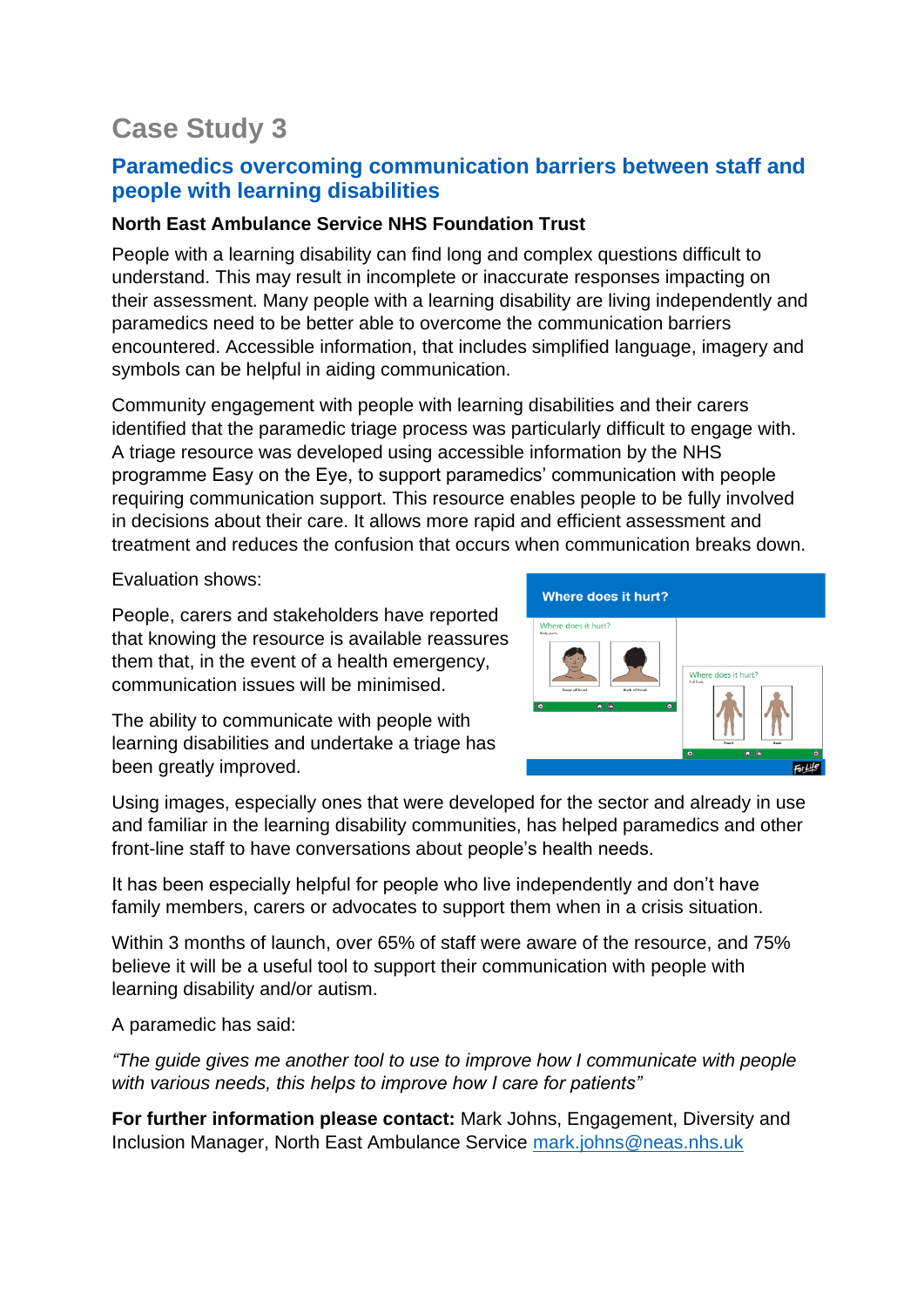## **Dramatherapists reducing anxiety in children with autism**

### *Shine A Light on Autism (SaLoA)), Roundabout*

Anxiety affects many children with autism and can lead to depression, isolation and school refusal. A dramatherapy research project '**Shine a light on Autism' (SaLoA)**  aims to reduce anxiety in primary aged children with autism who are in mainstream school settings.

Two 20 session dramatherapy groups were co-facilitated by dramatherapists in 2 schools. Sessions used therapeutic storytelling to try and reduce anxiety in children with autism. 10 children participated with 5 children in each school. Outcomes were measured using questionnaires at the start and end of the project and completed by the children, their parents and teachers. The questionnaires used were: the strengths and difficulties questionnaires (SDQ), the child self-reporting outcome measure Psychlops-Kids which identifies worries and impact on well-being and the anxiety scale for autistic children (ASC-ASD). Outcomes are summarised:

- Both children and adults reported that children felt less anxious at the end of the dramatherapy intervention.
- Parents and teachers had better insight and understanding of how children with autism communicate and express their feelings of anxiety.
- Overall children identified their worries were less post intervention.
- Anxiety scales revealed improvements for children in performance anxiety, anxious arousal and uncertainty
- Children's knowledge about themselves increased and parents/carers had gained better insights into their children's self-perceptions.

### **Feedback from the children**

- "*It's like a lot of drama and everything. It's so much fun. You can show emotions*."
- "*It was good. A place where you calm*."
- *"DT is like fun and you get to dress up, act, narrate and draw at the end. Dramatherapy can help you calm down."*

Dramatherapists can be effective with reducing anxiety and supporting the communication of children with autism. It is important for dramatherapy to involve parents, carers and teachers to improve knowledge and understanding of the child's needs.

**For further information please contact:** Deborah Haythorne, Roundabout CEO, [info@roundaboutdramatherapy.org.uk,](mailto:info@roundaboutdramatherapy.org.uk) [www.roundaboutdramatherapy.org.uk](http://www.roundaboutdramatherapy.org.uk/)

*@ShineaLoAutism*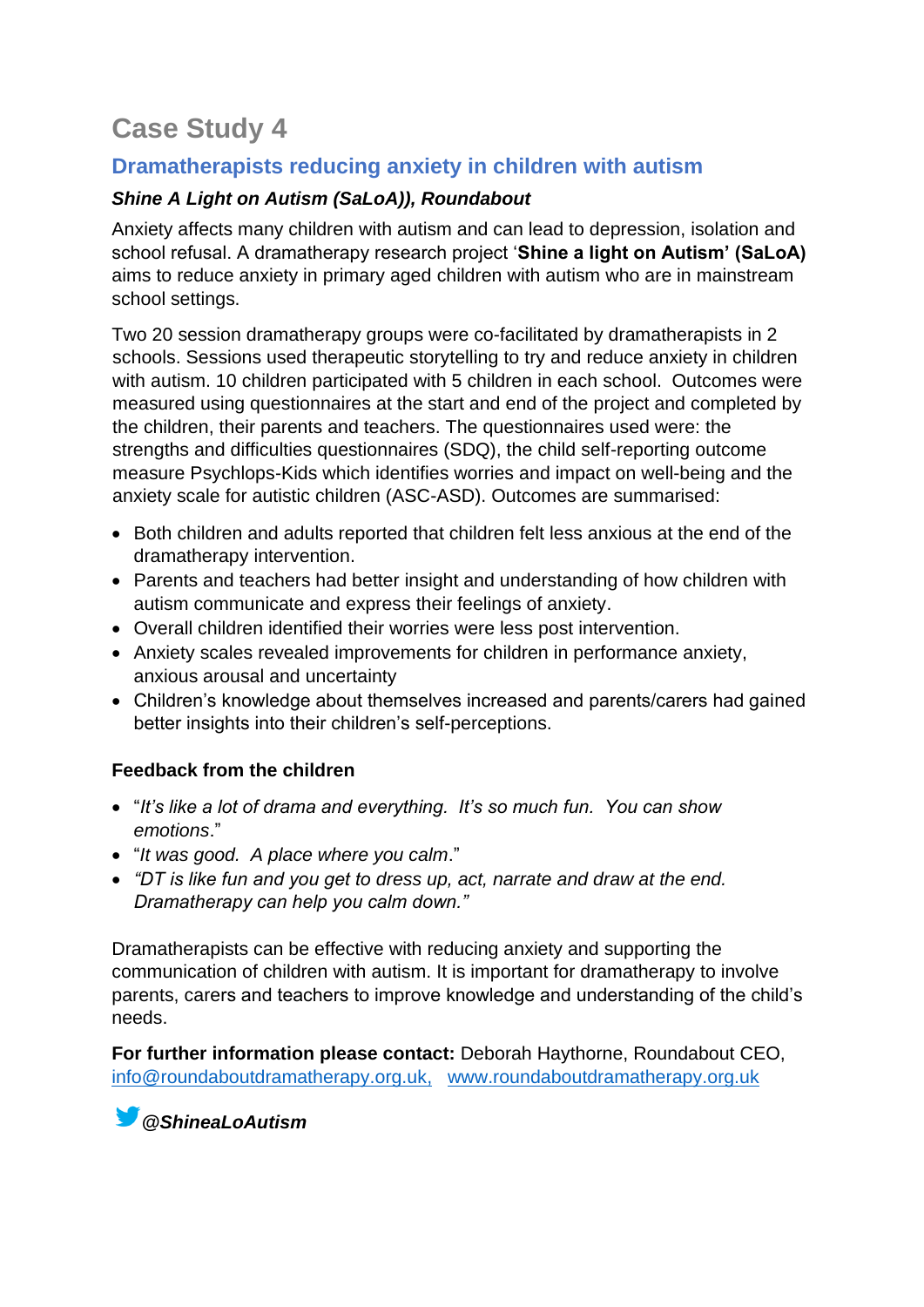## **Singing & signing for better communication & wellbeing**

### **Include.org: The Include Choir**

Inlcude.org is a small charity working hard to break down barriers for people with communication needs, through speech and language therapy training across a range of health, social care and community settings. Training may be formal and accredited, or, in the case of The Include Choir, it is uniquely creative 'training by stealth'<sup>1</sup> .

The Include Choir provides weekly, inclusive social and musical opportunities for people with a learning disability, autism or both. Led by speech and language therapists (SLTs), the choir brings together individuals, support staff and families and other community members through a shared love of singing. This reduces isolation, builds a supportive community and provides the additional health benefits conferred by singing together<sup>1</sup>. The choir teaches inclusive communication skills including: Makaton signing, visual supports, objects of reference and Talking Mats, and raises awareness of widespread but hidden 'receptive language difficulties' (problems processing and understanding speech) as well as more widely recognised expressive difficulties.

Improving the communication skills of care staff can reduce behaviour that challenges, improve identification of medical conditions, and standard of care and increase quality of life<sup>2</sup>. Limited ongoing access to SLT and lack of confidence are recognised barriers to staff sustaining inclusive communication techniques after initial training<sup>3</sup>; to address this, the Include Choir models inclusive communication, provides safe opportunities for staff to practice and makes SLT support more accessible long term. In addition, through performances song writing, The Include Choir raises awareness of the need for healthcare professionals to make 'reasonable adjustments' when assessing people with communication needs under the Mental Capacity Act – a principle which was 'lagging in its implementation'<sup>4</sup> in 2019 and identified (along with lack of access to SLT services) as contributing to the disproportionate number of deaths of people with learning disabilities due to Covid in 2020<sup>2</sup>.

Early data gathered through a range of inclusive communication methods, across several domains is very encouraging. A sample of 42 members and support staff provided the following results:

- 98% of members felt the choir helped them feel part of the community *(inclusion)*
- 95% of members had made new friends since joining the choir *(friendship)*
- 100% of members and staff felt more confident about communication *(confidence)*
- 100% of members and staff felt they had better awareness of communication need/inclusive communication *(knowledge)*
- 95% of members and staff said they had acquired communication skills since coming to the Include Choir *(communication skill)*
- 85% of members, staff and volunteers felt they had a better understanding of the Mental Capacity Act *(knowledge of MCA)*

*'I learned some sign language & how some people can struggle with communication in ways I didn't know' Feedback from professionals*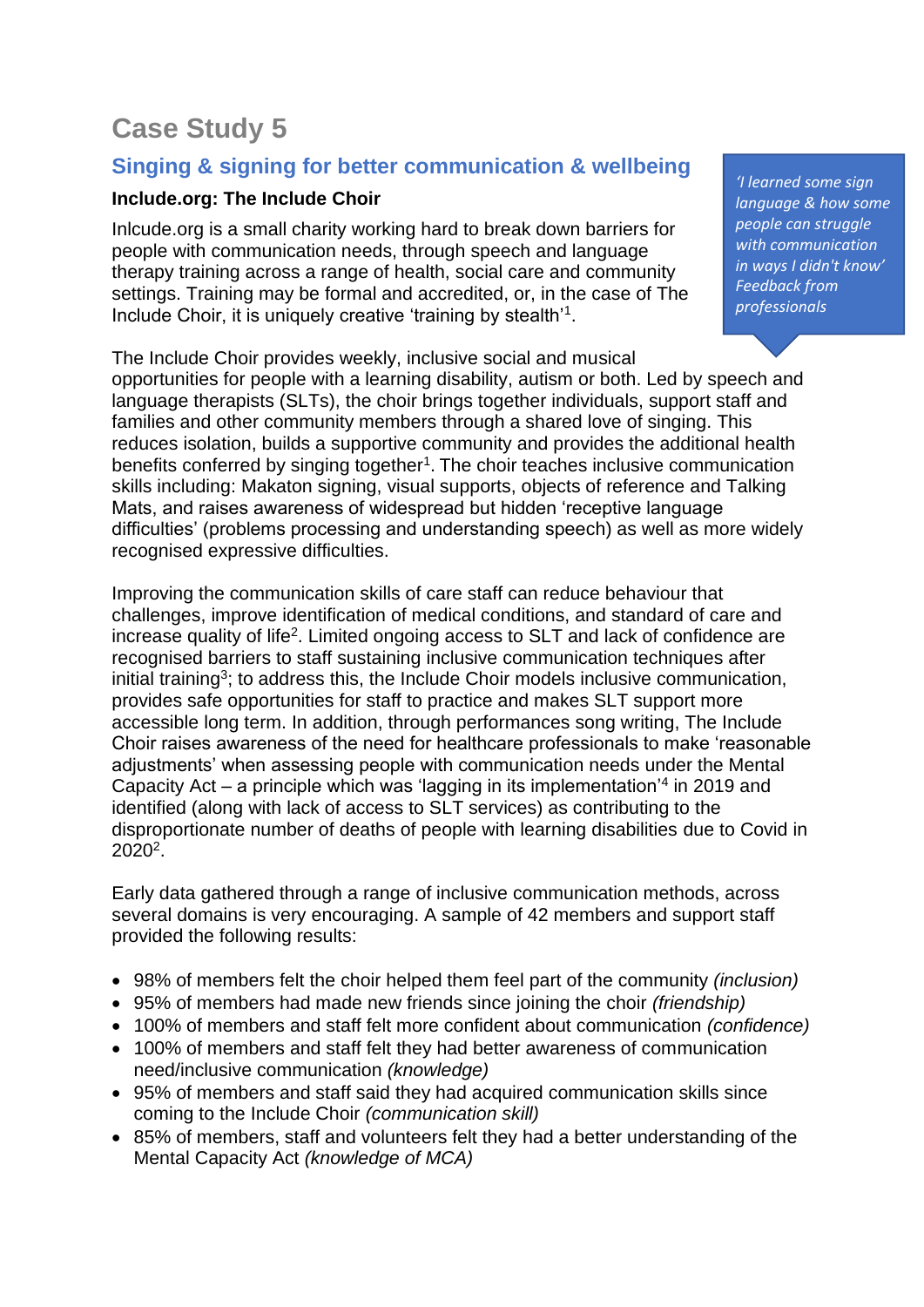*'The song communicates the basic principles of the Act better than any professional training I have seen.' Feedback from professionals*

This initiative demonstrates the power of partnership working and creativity, enabling over-stretched services to explore less conventional, yet effective training methods. The key messages are made more powerful and relevant as they come from the voices of the people themselves.

Even the pandemic couldn't silence The Include Choir. From before the first lockdown, Include rapidly pivoted to deliver all services remotely, tripling weekly sessions and more than quadrupling

membership online, demonstrating the need and appetite for inclusive communication support.

The pandemic has shone a spotlight on the importance of communication and community, as well as the systematic lack of support for people with cognitive communication needs. As we seek to 'build back better', speech and language therapy, and the services of Include.org, are needed more than ever.

**For further information please contact:** Alix Lewer, CEO Alix.Lewer@include.org

# **Case Study 6**

### **"Seeing the Story" how to talk about offending experiences in Forensic CAMHS Services**

#### **Nottinghamshire Healthcare NHS Foundation Trust (Secure Children's Home)**

The Youth Justice System can be challenging for people with Autism to navigate, the difficulties they experience are multifaceted, including speech, language and communication needs  $(SLCN)^1$ . They can find the demands of treatment programmes and talking therapies challenging, specifically identifying the emotional aspects of their offending behaviour, exploring the impact on their victims, and considering alternative means of achieving life goals, in the absence of offending<sup>1</sup>. Speech and Language Therapists supporting people navigating the justice system have redesigned their service to support the reformation process. They have moved away from verbal approaches and use alternative ways to carefully support people with autism to "tell their story".

The service uses a range of visual tools to work through a young person's offence in a structured manner. It avoids an over reliance on expressive language and narrative skills, which can be demanding and may not be robustly developed. Instead it uses "homemade" resources as well as communication tools, such as: diagrams, hand drawn images, maps, Carol Gray Comic Strip Conversations, visual timelines and accessible information. The tools simplify task demands, create a shared narrative and vocabulary, focus discussions and make abstract concepts more concrete.

*"you can really see where it went wrong and then maybe put it right" Feedback from young people*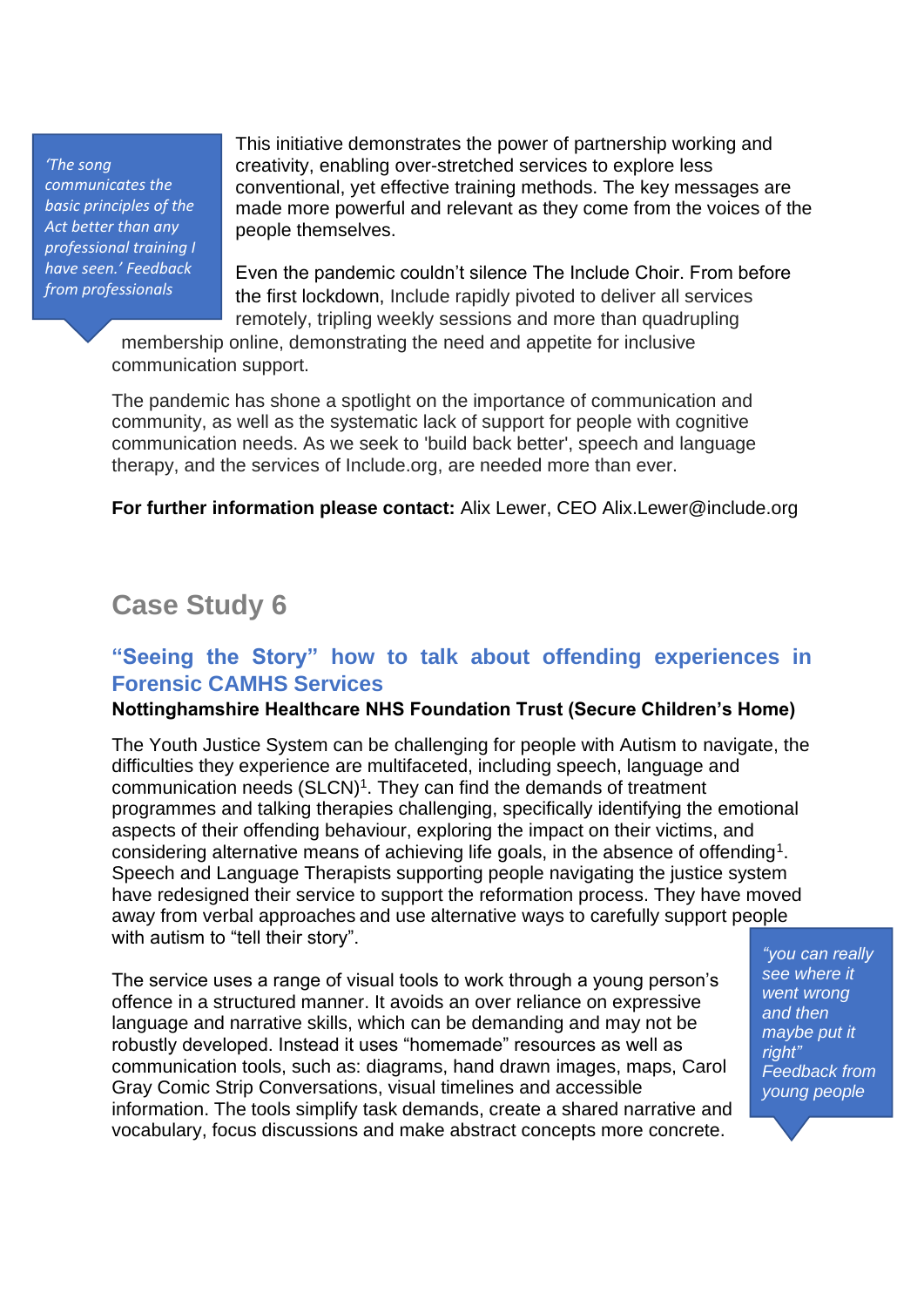The visual approach to story telling has been positively received and, in some cases has proved an instant success. It has been used with over 35 young people in the last 3 years and everyone has been found to be more forthcoming with information, coherent & consistent with their story, which is important in the justice system and comfortable discussing difficult topics. This approach has enabled people to explore complex thoughts, feelings and decisions. It forms a positive foundation on which to build robust relapse prevention plans. In many cases it has been effective in supporting individuals to overcome the shame associated with "telling their story" through words.

This approach has seen non-attendance rates for offence specific sessions reduce, and people's ability to recall information increase. In one example a young person

who had declined to attend 50% of his 2 weekly sessions over a 6 week period, attended all but one session once the "seeing the story" approach was implemented.

Speech and language therapists are valuable members of the criminal justice system's multi-disciplinary team, enabling reasonable adjustments to be made so that young people can meaningfully engage in services/treatment.

**For further information please contact:** Katie Hyde – Highly Specialist Speech & Language Therapist, [Katie.hyde@nottshc.nhs.uk](mailto:Katie.hyde@nottshc.nhs.uk)

*"the communication tools have revolutionised the way we talk about offending behaviours… in many cases a young person's reluctance has been overcome in a single session," Staff Feedback*

# **Case Study 7**

### **Integrated respiratory pathway for adults with complex learning disabilities – Improving access to specialist respiratory care**

### **Guy's and St Thomas's NHS Foundation Trust (GSTT)**

Adults with complex physical and learning disabilities are at high risk of developing respiratory problems without access to appropriate services, contributing to health inequalities<sup>1,2,3,4</sup>. In response, an integrated respiratory pathway was developed between the community adults with learning disability multidisciplinary team (MDT) and Lane Fox respiratory service in 2015. The aim of the pathway is to:

- Optimise the management of respiratory risk factors;
- Reduce the number of chest infections and respiratory complications;
- Decrease access to primary and secondary healthcare;
- Improve quality of life and reduce burden on the network of care.

The integrated respiratory pathway is delivered across community and specialist services. People at risk of developing respiratory problems are identified based on the number of respiratory risk factors and symptoms of respiratory problems via referrals and screening during postural management reviews. They receive a comprehensive respiratory assessment; an individualised respiratory management

*"there's less stress… the pictures… talk for you." Feedback from young people*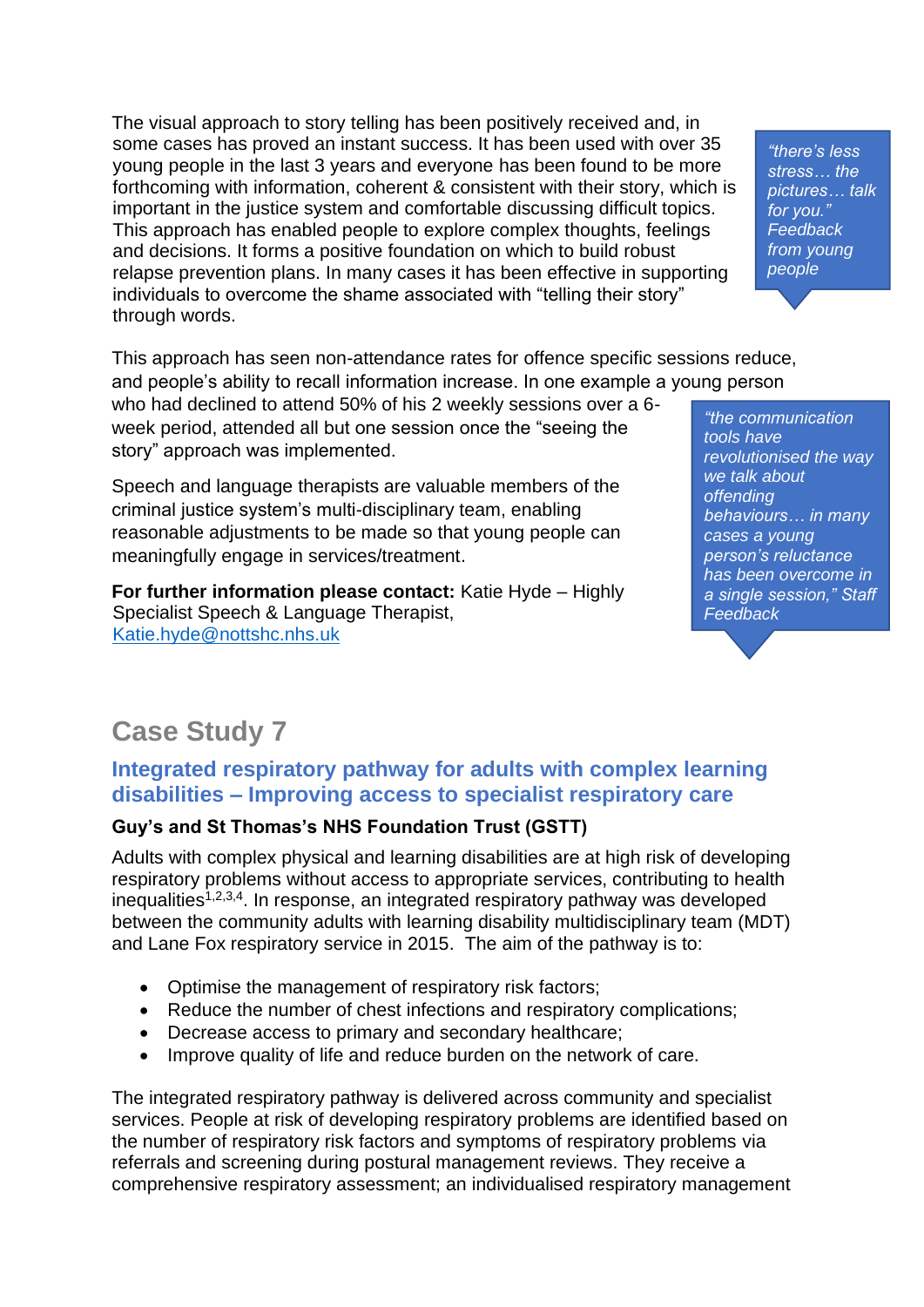plan including an advance care plan and escalation of care discussions where indicated; and are allocated a review.

Prior to the implementation of the integrated pathway, the learning disability team would accept referrals to optimise the respiratory management in the community. However, proactive identification in this at-risk population did not occur and there was no access to specialist respiratory services to escalate care when required.

The pathway implementation has shown:

- 147 people with complex physical and learning disabilities receiving community level respiratory assessment
- 35 (24%) required specialist respiratory services
- 112 (76%) were managed effectively through the community MDT
- 100% of people have been allocated for an appropriate review either via in the community or specialist services.

Local evidence suggests that integrated community and specialist respiratory pathways are important for the management of respiratory health of people with complex physical and learning disabilities.

**For further information please contact:** Sarah Bruce, Lead Physiotherapist. [Sarah.Bruce@gstt.nhs.uk](mailto:Sarah.Bruce@gstt.nhs.uk) and David Standley, Clinical Specialist Physiotherapist. [david.standley@gstt.nhs.uk](mailto:david.standley@gstt.nhs.uk)

# **Case study 8**

## **Improving access to eye care for adults with learning disabilities, autism or both**

### **Torbay and South Devon NHS Foundation Trust**

People with a learning disability have a higher incidence of visual impairment which increases with the severity of the learning disability and age.<sup>10</sup> Children are monitored in school by an orthoptist but those over the age of 19 years are at risk of dropping out of the eye care system. It is estimated that at least 14- 15% of adults with a learning disability have a severe visual impairment making them eligible for registration as blind or partially sighted<sup> $11812$ </sup> It is suggested that people with severe learning disabilities should be considered visually impaired until proven otherwise.

Sight tests for people with learning disabilities is often overlooked, yet visual impairments can have a profound effect on a person's functional skills. Common misconceptions are that it is not possible to assess vision in a person with a severe learning disability and that people would not wear glasses. This contributes to health inequalities such as accessibility to diabetic screening programmes.

In Devon cross-referencing the learning disability register with that of blind and partially sighted people, found that of 1,866 people with a learning disability only 34 were registered as visually impaired,1.82% of the population. It was clear that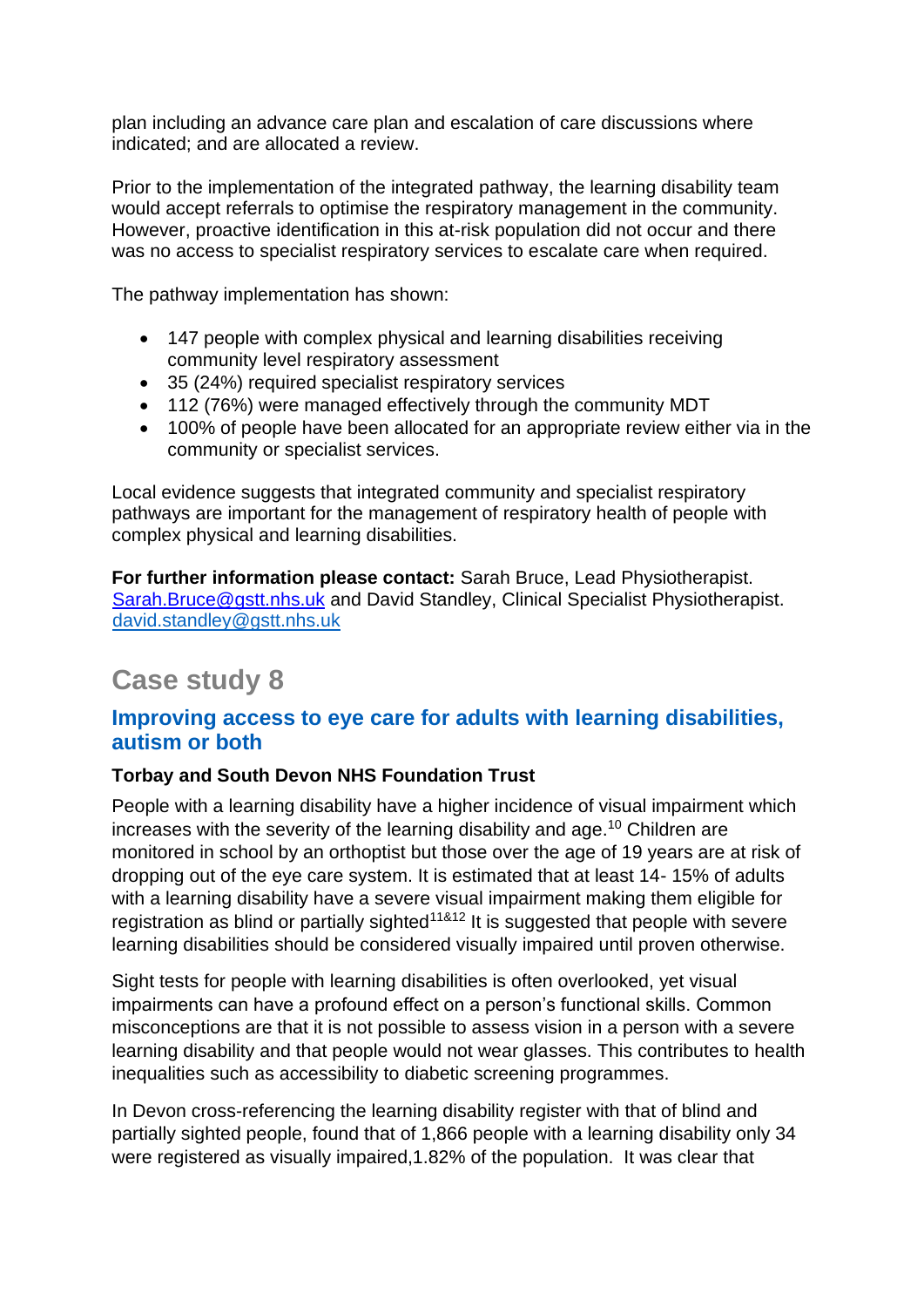improvements to eye care access were needed to identify those who were visually impaired or blind so that they could access the appropriate rehabilitation services.

Orthoptists have developed a service that ensures all adults with a learning disability can access eye tests. They carry out a baseline home functional vision assessment for those not able to access routine sight tests. The orthoptist has the co-ordinator role within a multi-disciplinary team of; primary care liaison nursing teams, the local optical committee, sensory teams, diabetic eye screening programme, consultant ophthalmologist, and nurses from eye outpatients and the eye surgery unit as well as commissioners.

Evaluation of over 100 visits involving 90 individuals over a 5-year period who were not able to access routine sight tests has shown:

- 54% showed high levels of strabismus (cross or turned eye)
- 43% showed refractive error (problems with focusing light)
- 33% were eligible for certification as visually impaired (increase from 1.82%)
- Diabetic screening increased from 45% to 93%

The orthoptic coordinator role highlights a unique skill set that bridges the gap between primary and secondary care. This service contributes to reducing the health inequalities experienced by this population including risk of falling.

**For further information please contact:** Kathy Diplock, Orthoptist. Eye Care Pathway Co Ordinator for Adults with Learning Disabilities in South Devon. [Kathy.diplock@nhs.net](mailto:Kathy.diplock@nhs.net)

# **Case Study 9**

## **The Steps To Eating Programme (STEP) tackling selective eating in children with a learning disability and or Autism**

### **Royal Cornwall Hospitals NHS Trust**

Health Professionals report that the prevalence of children with restricted diets appears to be increasing, placing them at risk of malnutrition  $1$ . Selective eating, which can result in a restricted diet, is up to 30% more common in children with a learning disability and particularly autism  $2$ . It may also progress to Avoidance/ Restricted Food Intake Disorder (ARFID) which is associated with nutritional deficiencies. Effective strategies to help parents and carers widen the food choice of their children are limited, yet the impact of selective eating includes:

- Faltering growth, hair loss, dental decay, obesity, diabetes and chronic constipation
- Financial costs of prescribed nutritional supplements, enteral tube feeding, medical investigations, treatments and specialist care
- Hidden costs such as social and educational exclusion, underachieving potential, reduced quality of life, impact on family life.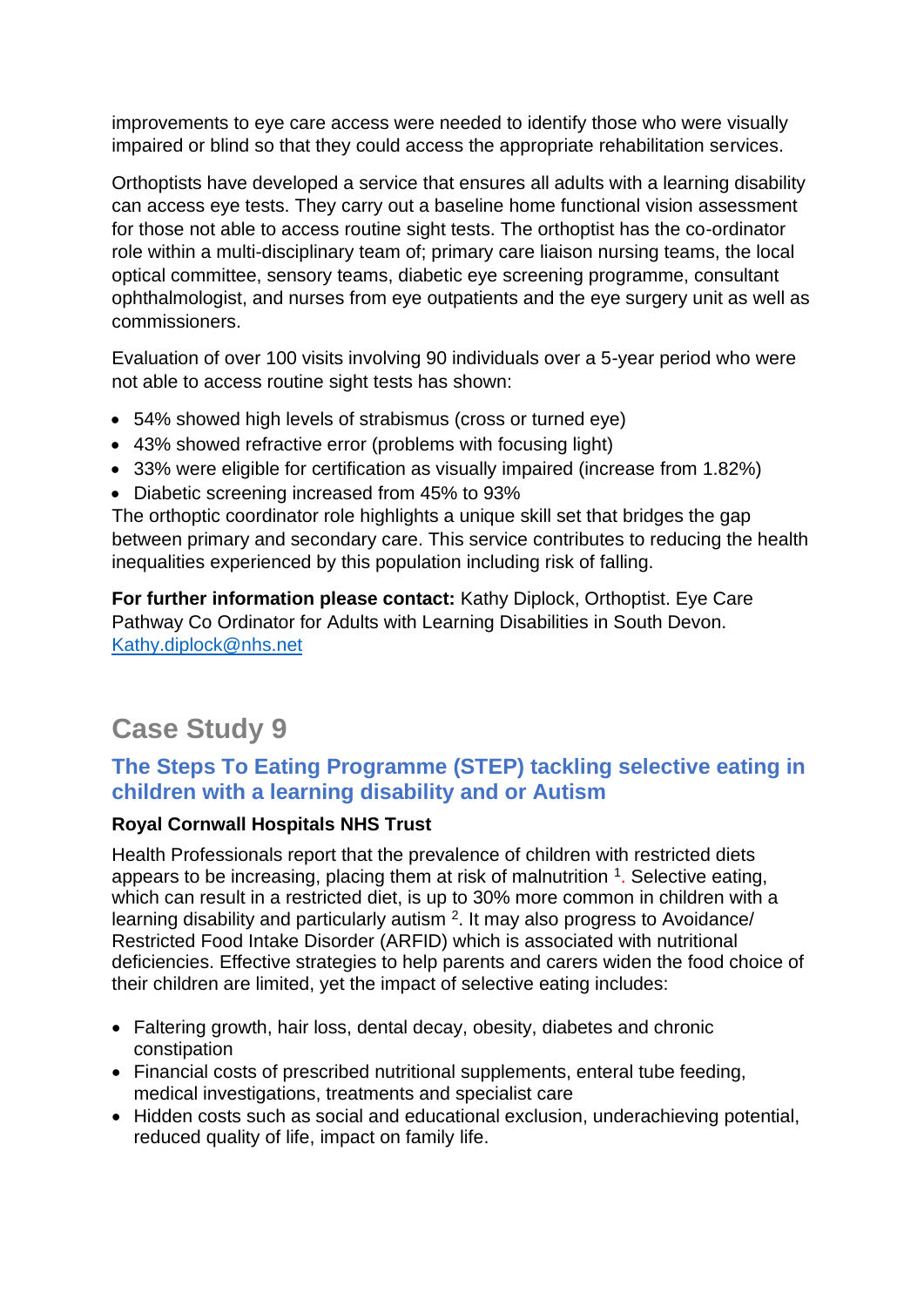Steps To Eating Programme (STEP) is currently in development stage produced by the children's community dietitians and used within their caseload only. At present the proposed STEP plan provides a consistent and structured approach to tackling feeding problems, improve outcomes and reduce costs. Programme delivery can take place in settings such as nurseries and schools. The dietitians work with various organisations and in partnership with different health and social professionals for successful implementation. STEP empowers and educates family and carers to understand and respond to their child's feeding problems. The programme can be used at home and all childcare, play and educational venues. Assessment considers developmental, psychological, sensory and physical factors. It delivers a simple, structured therapy plan based on gradual change through child-focussed practical activities and supporting resources tailored to individual settings/home.

Outcomes include:

- Empowered workforce adopting STEP universally to those not known to dietetics
- Financial savings of prescribed oral nutritional supplements (ONS), for example one child reduced from 5 bottles of ONS to 3 bottles of ONS per day, resulting in £210.56 savings a month

STEP has become embedded into standard dietetic practise for children in Cornwall with selective eating. It is more effective than previous interventions because it tackles underlying feeding problems and is not focussed solely on nutritional issues. Early identification of selective eating is important to prevent it from becoming a feeding issue needing nutritional therapy. Collaboration with universal services prevents progression of nutritional issues and maintains a sustainable dietetic service.

**For further information please contact:** Julie Dutson/Sheila Kenney/Louise Tee, Dietitians, [julie.dutson@nhs.net](mailto:julie.dutson@nhs.net)[,sheila.kenney@nhs.net,](mailto:sheila.kenney@nhs.net)[louisetee@nhs.net](mailto:louisetee@nhs.net)

# **Case study 10**

## **AHP and Carers co-produced training project**

### *The Carer Health And Training (CHAT) project*

### **Sussex Partnership NHS Foundation Trust and Carer Support West Sussex**

Carers play a vital role in contributing to positive outcomes for people with a learning disability, autism or both. They often navigate the specialist and mainstream health services accessed by the people they care for, often providing essential support.

CHAT is a co-produced event that has taken place three times and has brought carers and health professionals together around the same table. It provides a safe space to openly share experiences and learn from each other. Events also include a wellbeing aspect such as a walk, relaxation exercises or mindfulness. Stakeholders include; family, friends and carers alongside speech and language therapists, occupational therapists, learning disability nurses, clinical psychologists, and physiotherapists.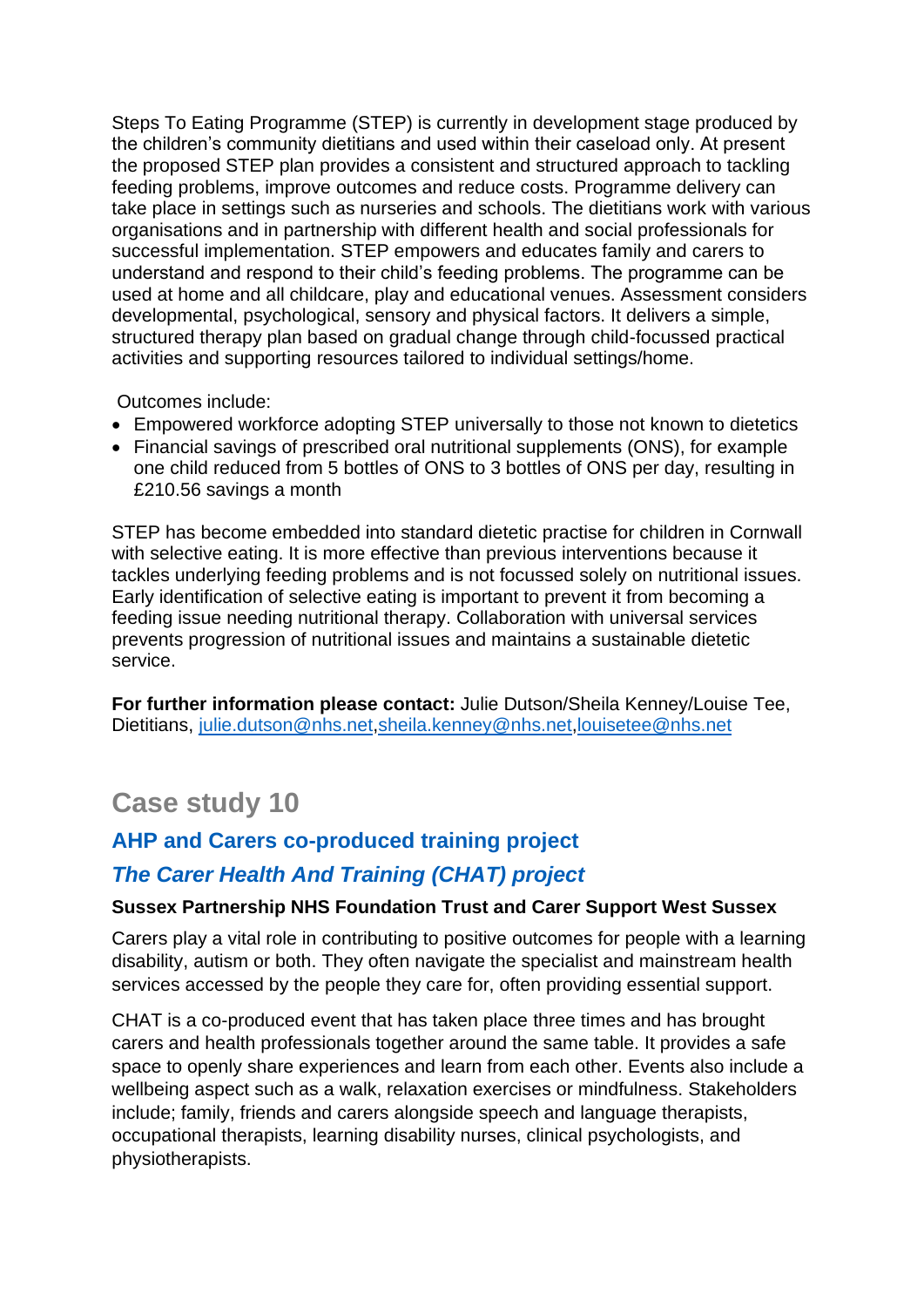The conversations are facilitated by a carer and clinician and led by a carer to encourage a sense of ownership and a feeling of equal partnership. The event identified that carers often found it difficult to find time for themselves and engage in peer support with other carers and that this was something they valued.

CHAT conversations focussed around four key areas of interest and concern by carers:

- Communication
- Sensory needs
- Mental health and behaviour
- Physical health

Outcomes have included:

- CHAT gives clinicians the time, space, and permission to listen and learn from carers gaining a more holistic view of the challenges and constraints that may affect need and the importance of language used
- Approximately 60 family or friend carers of people with a learning disability have attended events
- 100% of those attending the events rated the event 8/10 or above.
- Greater awareness of clinician roles

A reflection of the event from carers:

- *"My lived experience as a carer has, I feel, been very well-respected here and my contributions have been welcomed and valued and actually used"*
- "*It's been really positive, being listened to and even giving ideas and those ideas have been taken into action. You don't get that anywhere else. There's nowhere else in what I do where any of those things happen"*

A reflection from a clinician involved:

*"Through this, professionals have been able to gain an understanding of a carers experience as a whole rather than just the answers through the lens of a healthcare assessment. Being involved in projects like this gives a fresh awareness to improve how we can work with carers in the future. I have learnt so much from planning with carers from the outset, from the language we use to the basic information on services that can be difficult to find. We can find more creative and suitable solutions if we can improve our mutual understanding. This project has raised innovative ways of doing this."*

**For further information please contact:** Viki Baker, Clinical Director and Professional Advisor for Speech and Language Therapy – Sussex Partnership NHS Trust [Viki.Baker@sussexpartnership.nhs.uk](mailto:Viki.Baker@sussexpartnership.nhs.uk)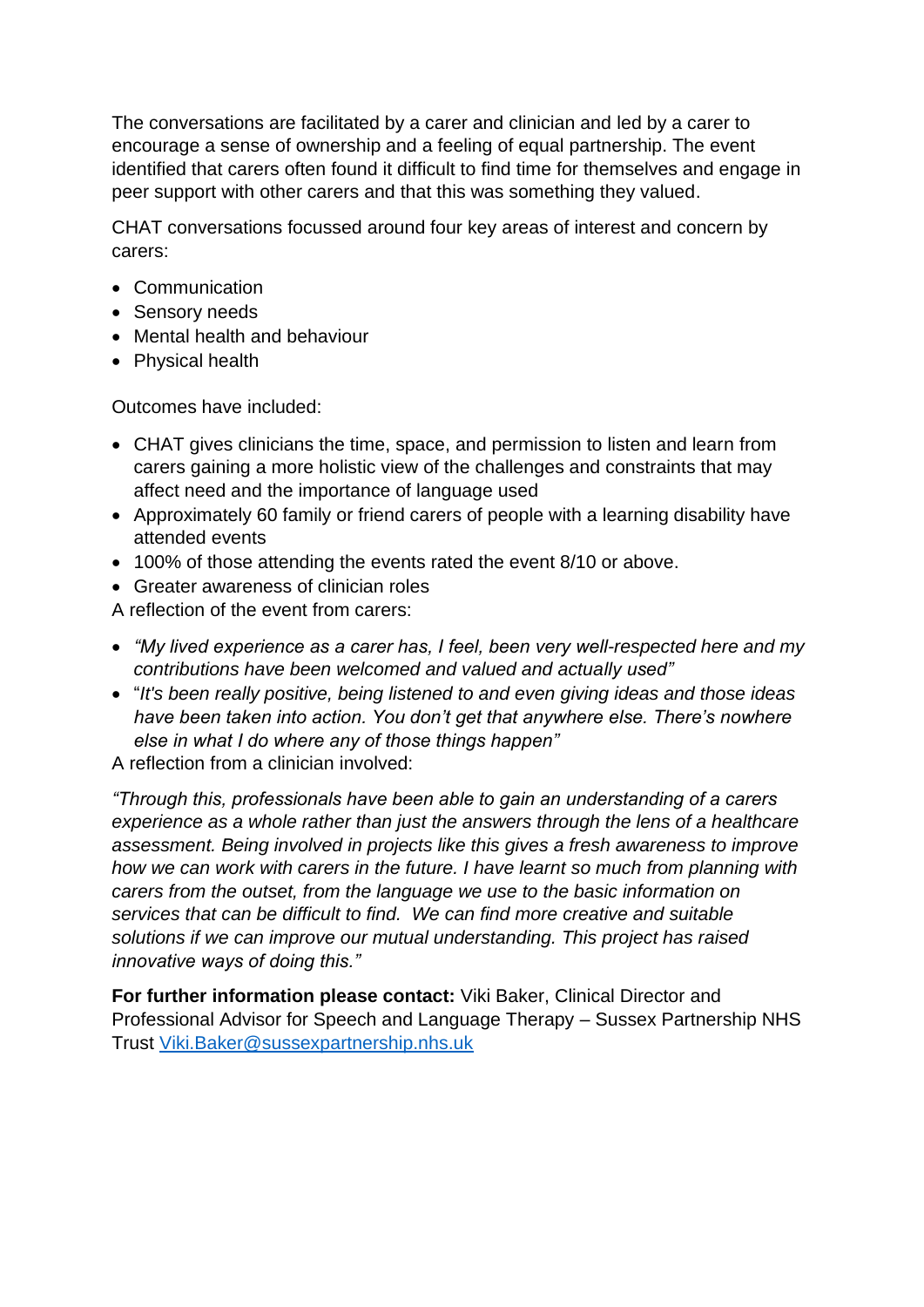# **Chapter 2: AHPs delivering specialist services**

# **Case study 11**

## **Occupational Therapy-led adult autism service hits the triple aim by Making Every Contact Count**

### **Cheshire and Wirral Partnership (CWP) NHS Foundation Trust**

The adult autism service was developed in 2012 as there was no autism diagnostic pathway for adults who did not meet the threshold for learning disability services and the local health and social care workforce had limited awareness of autism.

Co-led by an Occupational Therapist the CWP pathway was developed to consider the whole person. As well as a diagnosis and identification of co-occurring conditions, it understands a person's needs and preferences and identifies any adjustments they may need to function at their best. It also identifies the person's strengths and aims to build on these to support them to meet their future aspirations and live a full life. The pathway offers 2 post diagnostic reviews which is beneficial to help people and their families understand their diagnosis, refine strategies used to improve functioning and explore barriers to accessing health and social care.

The pathway saw an increase in demand which resulted in Trust investment in a consultant occupational therapist post. Their role is to lead on assessments for functional needs and provide specialist advice and consultation to other health and local authority staff working with autistic people. Their leadership and cross organisation partnerships enables the provision of early intervention, to prevent the need for more specialist health or social support and has been key in developing coproduced and co-delivered Autism training packages (including for RCpsych & HEE).

Evaluation shows:

- People accessing the diagnostic pathway have increased from 18 in 2012/2013 to 410 in 2020/2021, (despite the Covid Pandemic) and a revision of the diagnostic pathway in 2016, including the development of the Consultant Occupational Therapist role ensured nearly twice the number of people could be seen for the same cost envelope, positively impacting on waiting times.
- Excellent feedback from people accessing the service, their supporters and referring professionals
- Improved partnership working with local authorities, third and voluntary sector organisations providing specialist formal and informal support to Autism Hubs
- Improved knowledge, skills and values captured in staff feedback and evaluation
- The team were highly commended at the positive practice in mental health awards [in 2018](http://positivepracticemh.com/news/cwp-health-trust-wins-children-young-peoples-mental-health-innovation-award-cwpnhs) and recently identified as a national exemplar by NHS England and Improvement.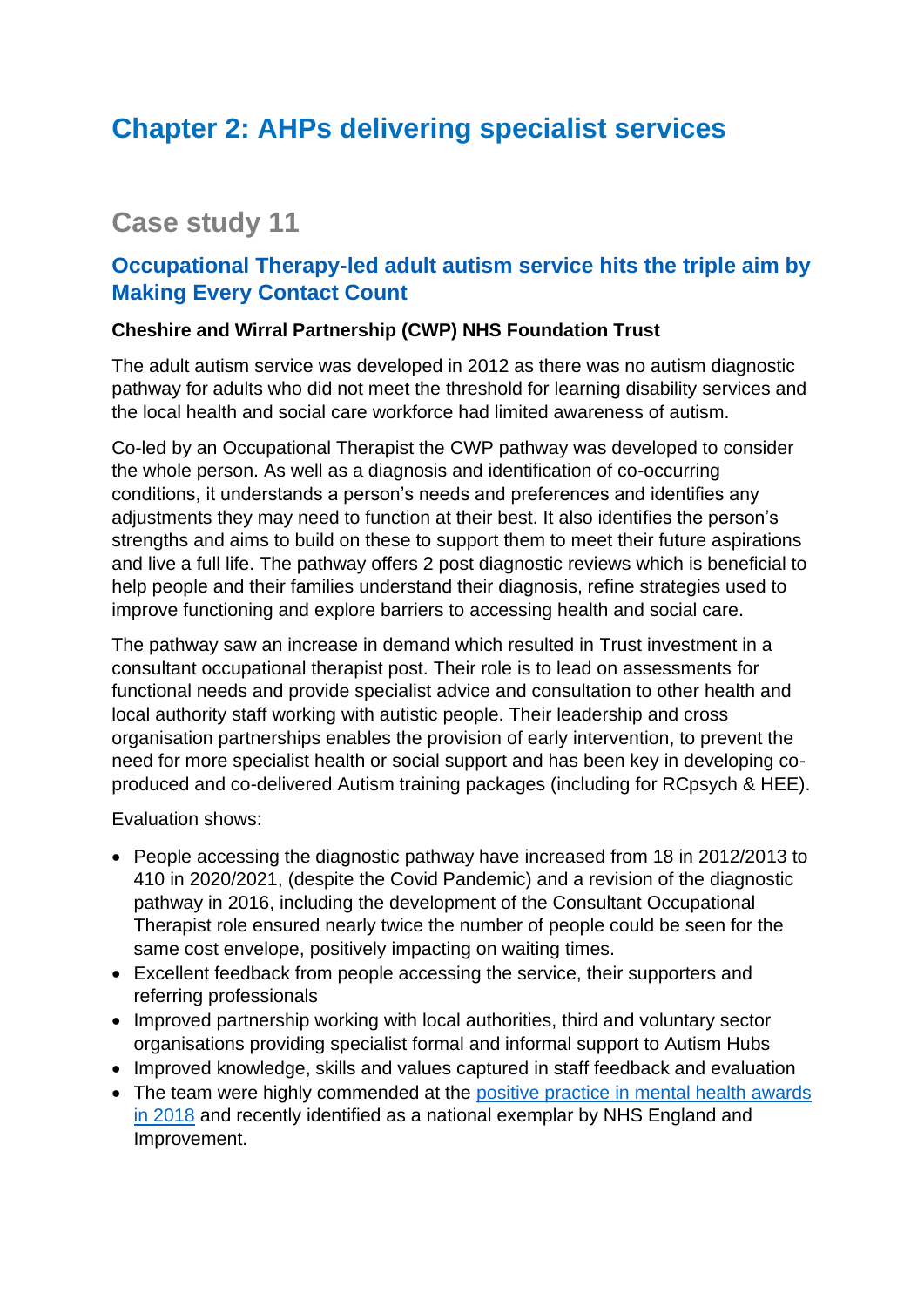Occupational therapists make every contact count and are well placed to identify the holistic needs of autistic people, support wider services and care providers to meet these needs and lead and develop autism services to reduce health inequalities.

**For further information please contact:** Clair Haydon, Consultant Occupational Therapist, Adult Neurodevelopmental Disorder Services, [clair.haydon@nhs.net](mailto:clair.haydon@nhs.net)

# **Case study 12**

### **AHPs as Advanced Clinical Practitioners reducing wait time for autism diagnosis**

#### **Cheshire and Wirral Partnership NHS Trust**

Excellent clinical, teaching and leadership skills are essential to support people with autism and the health and social care workforce supporting them. AHP Advanced Clinical practitioner (ACP) roles have been adopted to enhance the multi-disciplinary community learning disability service, working alongside nursing and medical colleagues.

A speech and language therapist (SLT) and a physiotherapist were appointed as trainee ACPs in September 2018 and are now qualified as ACPs. The have supported the their teams to provide earlier assessments and interventions in physical and mental health and have focused on reducing waiting times using "case management" and improving internal referral pathways.

Evaluation of current role shows:

- Waiting time for autism diagnostic assessments and treatment reduced from over a year to no wait, by redesigning neurodevelopmental pathways
- No waiting times for access to all specialist learning disability clinical services.
- Improved awareness of autism and its co-occurring conditions such as Attention Deficit Hyperactivity Disorder (ADHD) and Foetal Alcohol Spectrum Conditions (FASD) across the trust through staff training.
- Specialist Memory Clinics are multi-disciplinary and the Physiotherapist ACP is now able to prescribe and review medications to treat Dementia.
- ACPs provide Care Co-ordination for the patients with the most complex needs.
- New postural care and respiratory care clinics.

The SLT ACP is able to contribute towards clinical assessment for ADHD for people with a learning disability, reducing the waiting time to see a Psychiatrist for the initial assessments. Due to updated research into ASD and ADHD co-morbidity, all patients open to the teams with complex health needs with a single diagnosis will be screened for the other.

The ACPs can urgently refer directly to specialist secondary care services, including ENT and gastroenterology. Previously these referrals were GP initiated resulting in delays and unnecessary administration time for the GP surgery.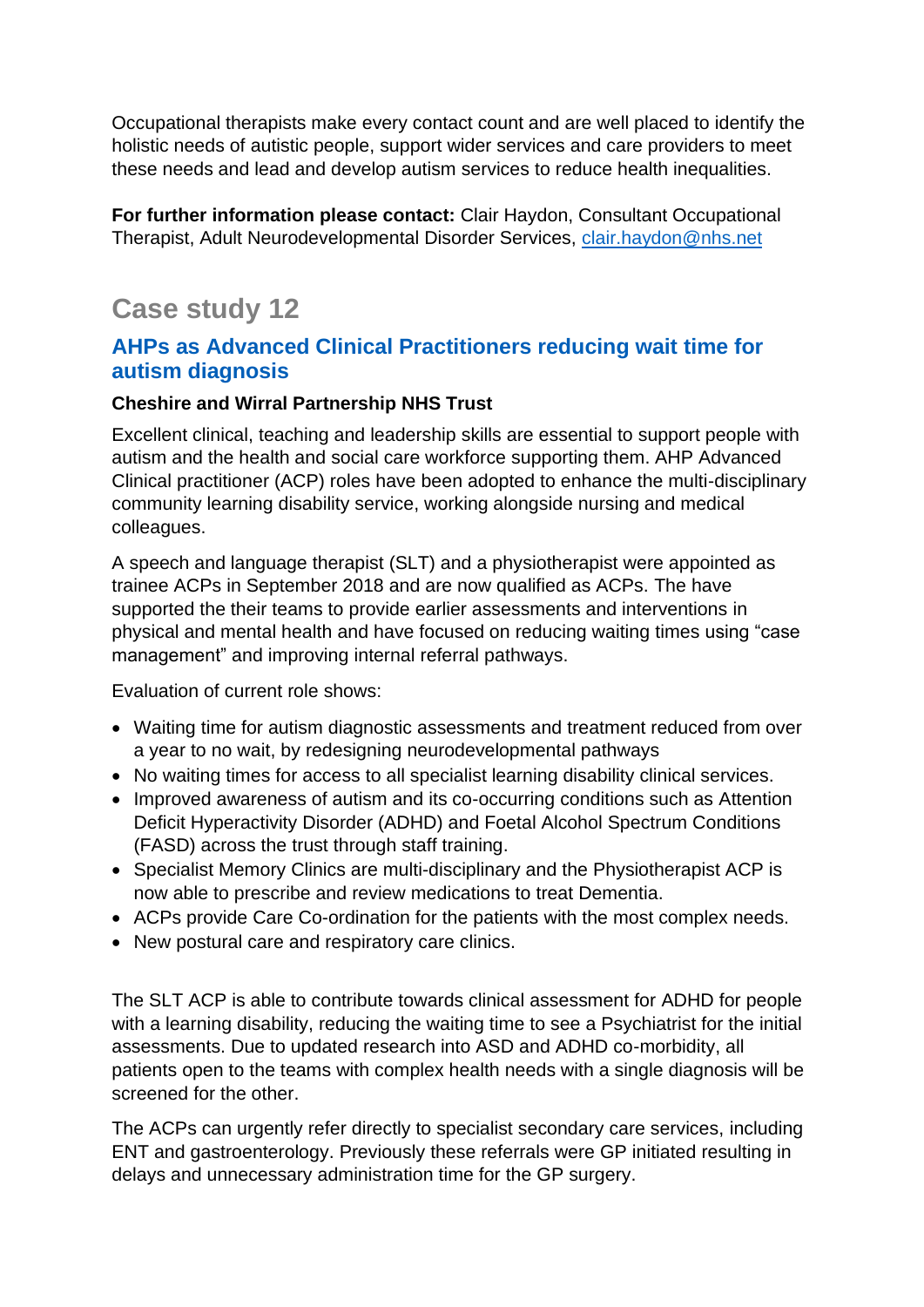AHPs can grow, develop and inspire others in areas of work that were not traditionally an AHP's role, increasing the scope of career pathways and staff retention. AHP ACPs have been proactive and innovative in making people's journey through health care services more appropriate and effective.

**For further information please contact:** Natalie Hewitt (Trainee ACP and Advanced SALT) [natalie.hewitt@nhs.net](mailto:natalie.hewitt@nhs.net)

# **Case Study 13**

### **Improving diagnosis and pathway development using coproduction for people with autism.**

### **Mid Yorkshire NHS trust**

In 2017 a CQC Ofsted inspection identified unacceptable waiting times of 2 years for an initial diagnostic appointment for people with autism. The systems autism strategy group has led to the co-production of an autism assessment pathway.

Within the strategy, a multi-agency professionals' group was developed which included speech and language therapists (SLT), occupational therapists, clinical psychologists, paediatricians, colleagues from the education sector and voluntary sector. The group is chaired by an allied health professional (AHP) in the role of designated clinical officer (DCO). The group aims to examine and challenge the multi-disciplinary team (MDT) involved with the assessment of autism. Shared learning from case studies, complaints, and incidents, as well as parent engagement, assisted in the development of the new pathway. The clinical professionals' group, led by the DCO, facilitated a co-produced new model of care that engages with parents who use the service.

An enhanced understanding of the nature of AHPs' contribution to the autism assessment has influenced radical changes to the pathway and increased the service capacity. An example of this change was the inclusion of Occupational Therapists in the latter stages of assessment, substituting appointments previously supported by community paediatricians. This allowed for Paediatrician capacity to be focused on the initial assessment, increasing capacity of the pathway as a whole. After the initial social communication appointment with a Paediatrician, SLT's and OT's are then core members of the team, which also includes clinical psychologists, to complete further assessment depending on the needs of the child. This change in approach took significant shared vision to ensure agreement from all professionals involved.

The service is now fully NICE compliant and includes all AHP's recommended within NICE guidance. The strong leadership and integration of AHPs has enabled waiting times to reduce. Utilising an occupational therapist after the initial appointment has enabled the paediatricians to offer 30 more assessment appointments a month. This has been vital for a service in which demand is consistently increasing.

The DCO attends regular strategy meetings which include members of the parent carer forum, commissioners, local authority and voluntary sector colleagues. This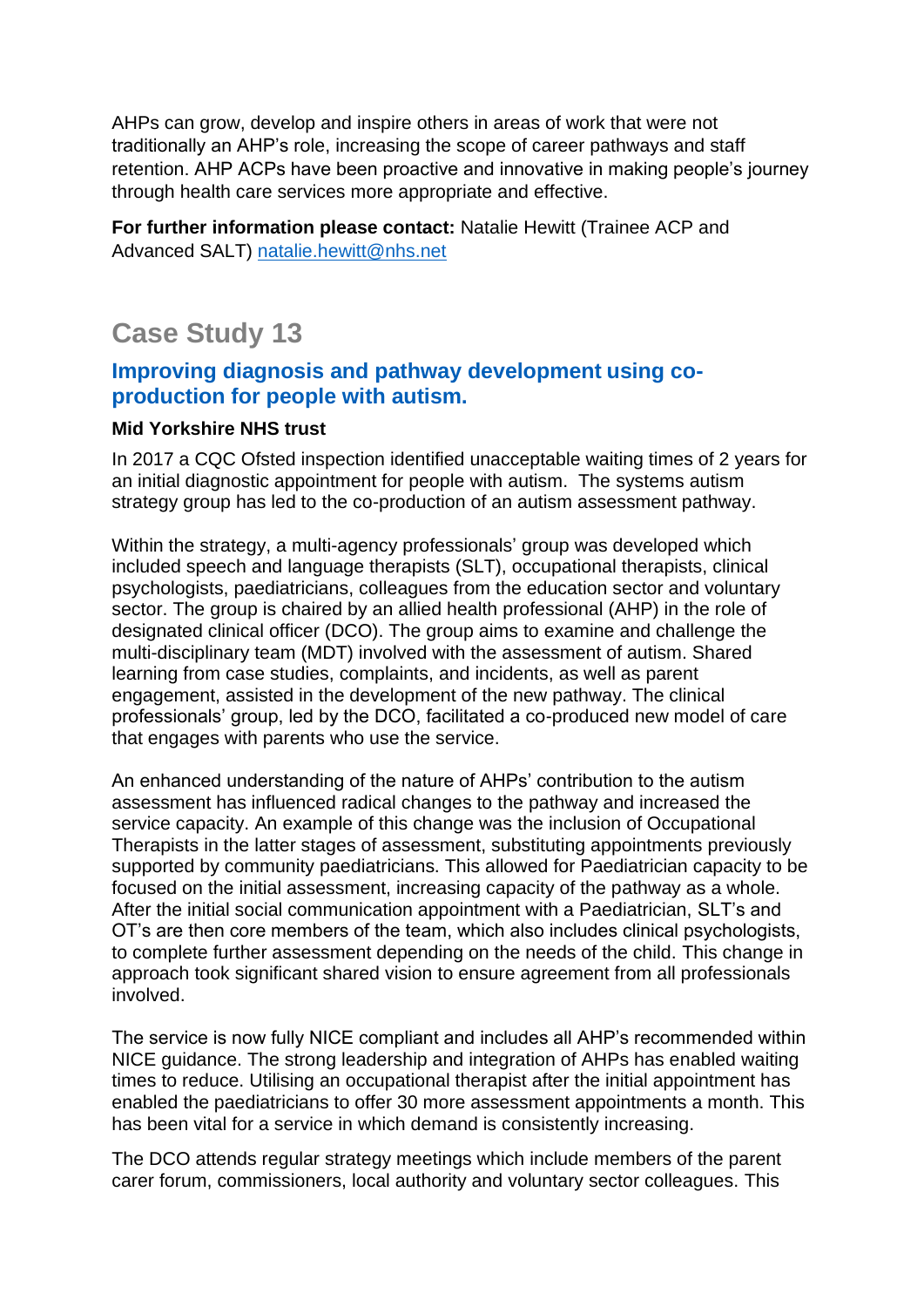collaborative approach has vastly improved relationships between health, parent forums and wider agencies in the area.

**For further information, please contact:** Nick Mant [nick.mant@nhs.net](mailto:nick.mant@nhs.net)

# **Case Study 14**

## **The Lifestyle, Energy, Activity and Nutrition (LEAN) Programme**

### **Tees, Esk and Wear Valleys NHS Foundation Trust**

The Lifestyle, Energy, Activity and Nutrition (LEAN) programme was developed by dietitians and aims to address the stark health inequalities experienced by adults with a learning disability. The most recent data on the prevalence of obesity in adults with learning disabilities showed that 31% of men and 45% of women with a learning disability were living with obesity compared to 24% of men and 27% of women without a learning disability<sup>1</sup>. The Lifestyle, Energy, Activity and Nutrition (LEAN) programme was piloted in 2010 and has since been adopted as a weight management programme for adults with learning disabilities accessing the Trust.

The programme focuses on nutritional advice and behaviour change. It is delivered using accessible language, interactive learning and presentations. The 10-week programme consists of:

- Weekly sessions of interactive education and 30 minutes of physical activity.
- Exploration of different nutritional topics each week
- Goal setting, people are encouraged to set their own goals and dietary changes
- Weekly weight monitoring.
- An awards ceremony with certificates on completion of the programme.

The results from a 3-year pilot showed 181 people accessed LEAN:

- 162 (90%) completed the full 10-week programme.
- 132 (82%) lost or maintained weight post programme
- The average rating by service users (on a scale of 1-10) was 9.7.
- The average total weight loss achieved by participants post programme was 2.5Kg.

The LEAN programme demonstrates a sustainable weight management programme led by dietitians. The programme has been recognised in ["A Weight off Your Mind"](https://www.tewv.nhs.uk/about-your-care/health-wellbeing/weight-off-your-mind/)<sup>2</sup> (the North East weight management plan for people with lived experience of mental health conditions and/or learning disabilities). It has also been published in the Public Health [England \(2016](https://www.ndti.org.uk/uploads/files/Obesity_RA_report_final.pdf)) <sup>1</sup> document for making reasonable

*"I like trying healthy food like fruit" User feedback*

*"I like talking about healthy eating" User feedback*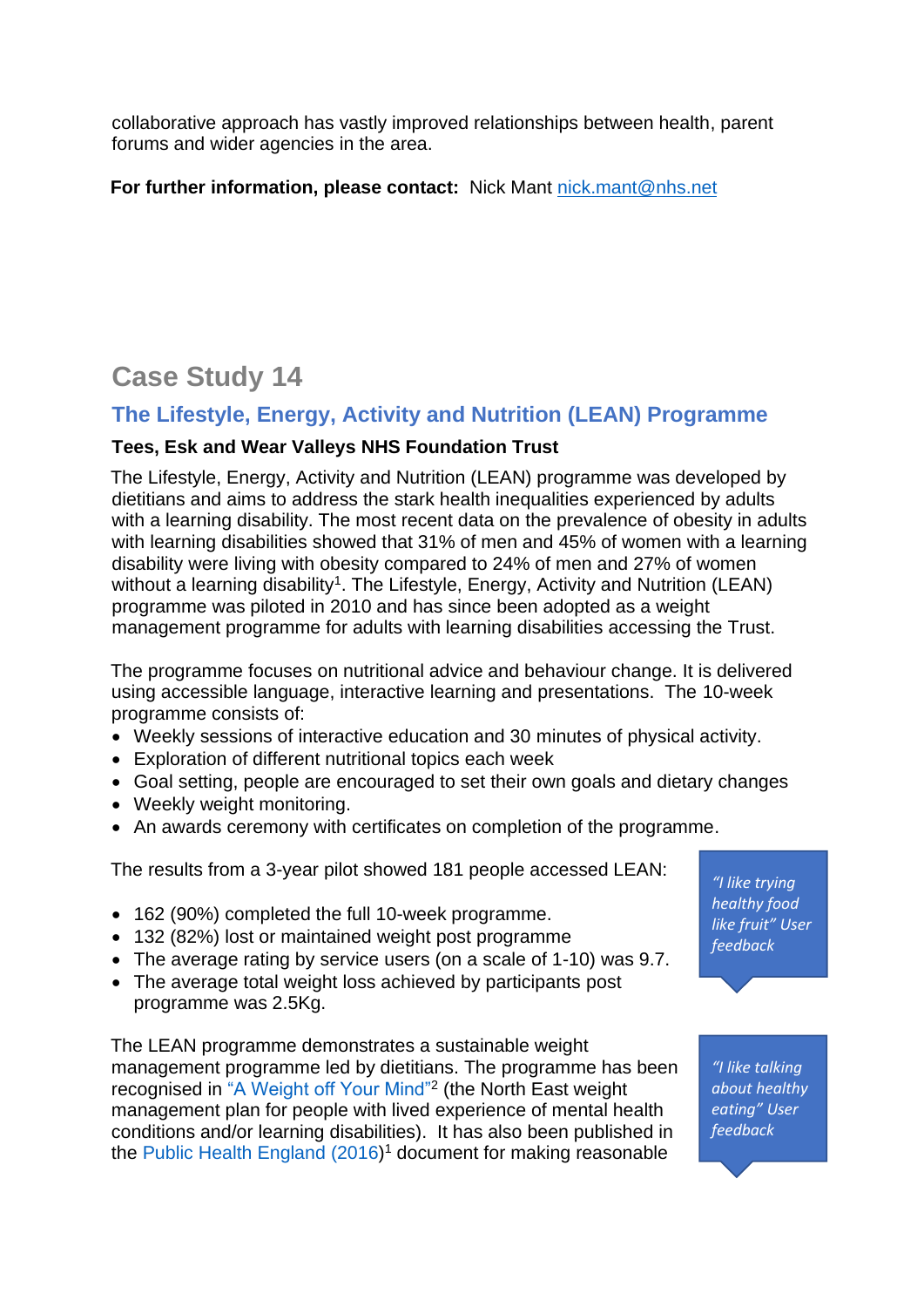adjustments to obesity and weight management services for people with learning disabilities.

**For further information please contact:** Jo Smith, Professional Head of Dietetic Services: [jo.smith13@nhs.net](mailto:jo.smith13@nhs.net)

# **Case Study 15**

## **Multi-Disciplinary Care Pathway for People with Profound and Multiple Learning Disabilities (PMLD)**

### **Cornwall Partnership NHS Foundation Trust**

The specialist health needs of people with profound and multiple learning disabilities (PMLD) in Cornwall were not always identified. Assessments and interventions were often carried out by clinicians in isolation and there was no consistent or robust review. Deterioration of health conditions can be missed in this population, due in part to the complex communication needs and the challenges with identifying symptoms and pain. This can result in health inequalities and premature death.

In 2014 there were 34 people identified with PMLD in East Cornwall. Less than 50% had received the recommended assessments or interventions / guidance, and then usually only by just one clinician. To address this gap, a PMLD pathway was developed by the Cornwall Adult Community Learning Disabilities Team, consisting of learning disability nurses, occupational therapists, physiotherapists, speech and language therapists, psychologists, support workers and a dietitian. The pathway helps compliance with the main national drivers for this population<sup>1,2,3</sup>, together with the core and essential service standards for people with PMLD<sup>4</sup>.

There are currently 87 people with PMLD identified to the community team in Cornwall. Everyone is recommended to receive all assessments and guidance from the MDT. People are initially seen by 2 team members who complete an assessment and referrals are made to other MDT members depending on priority need and the individual / family / carer wishes. A personalised approach is taken in order not to overwhelm the individual and their support network. Input also varies depending on how needs are being met by their carers or families, or if care is received from other services.

The pathway offers specialist health assessments and interventions recommended by evidence-based practice. It also checks that people have current 'health support tools' in place such as health action plans, hospital passports, communication passports and pain profiles. It then reviews those needs on an annual basis. The review includes checking whether an 'annual health check' has been completed by the GP. Where there are gaps in specialist assessments and advice, these are completed by the MDT or there is liaison with other appropriate health services.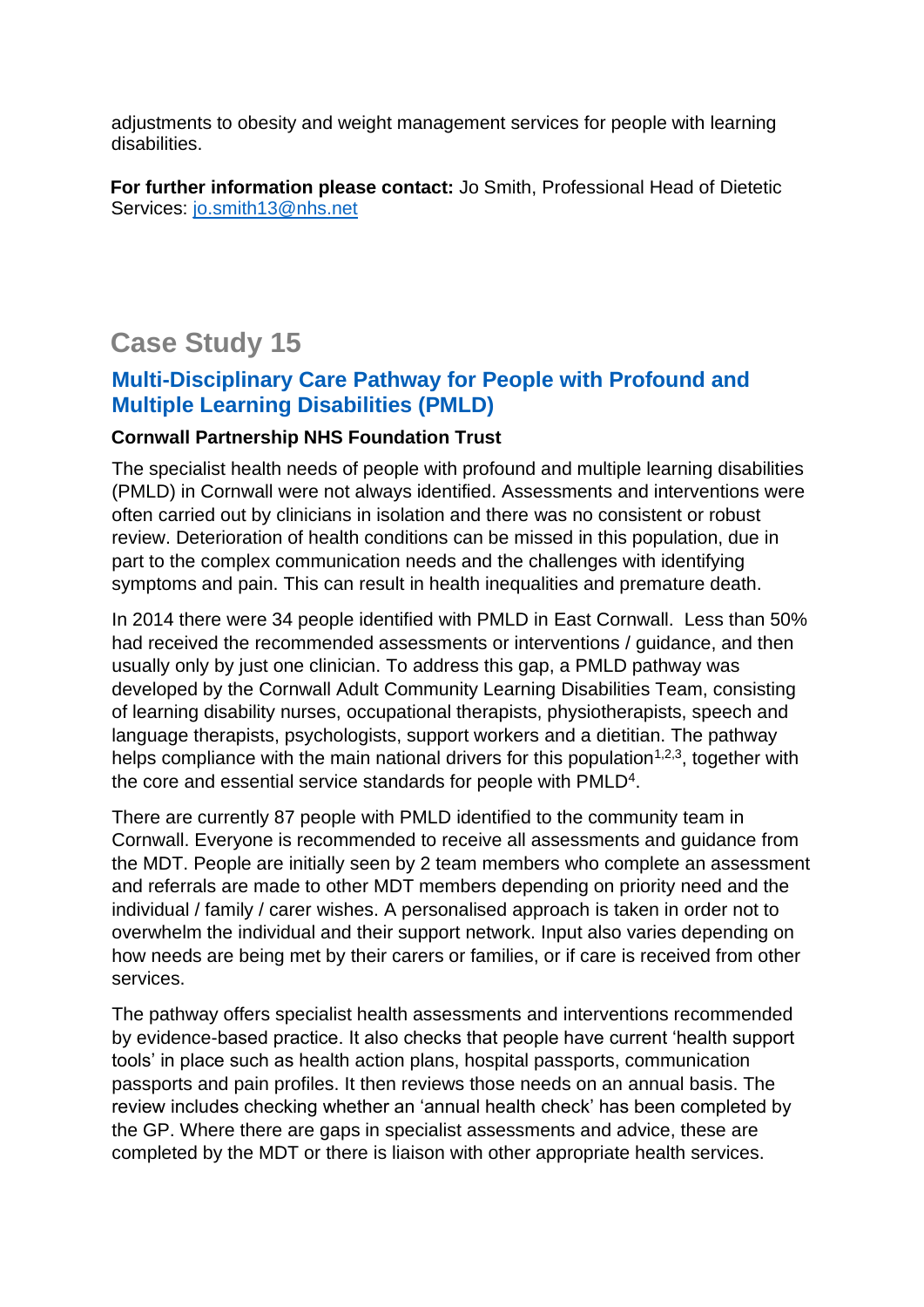Since pathway implementation 100% of this population have access to evidencebased care and there have been improvements to holistic care plans. Before this work, there was no clear understanding of who this population were in Cornwall. The annual review empowers families, supporters, and health care professionals to identify and communicate changes and identify deterioration in health. The pathway has demonstrated the benefits of a multi-disciplinary team effort and collaborative approach to understanding and proactively meeting the complex biopsychosocial needs of people with PMLD.

**For further information, please contact:** 

Briony Caffrey: [b.caffrey@nhs.net](mailto:b.caffrey@nhs.net) Claire Cocquyt: [claire.cocquyt@nhs.net](mailto:claire.cocquyt@nhs.net)

## **Case Study 16**

### **AHPs supporting young people with learning disabilities (YPLD) in their transition from children's services to adult care.**

#### **London North West University Healthcare NHS trust**

The children and young people's health outcomes forum (2012) report that a poor transition experience can lead to disastrous health outcomes for both physical and mental health. It can result in dropouts from medical care leading to unnecessary, costly and often distressing hospital admissions. The management of these young people falls upon their parents after transition to adult services. In order to better equip families and young people with a learning disability living in Harrow to cope with the transition, a pathway including a clinic involving professionals from health and social care both in adult and paediatric specialist teams has been established. Students with complex needs attending special schools have not previously had access to a similar pathway.

Occupational therapists, physiotherapists and speech and language therapists (SLT) work in partnership with Harrow Special Schools to prepare YPLD and their families for seamless transition to adult health, education and care services. The transition pathway ensures information is shared with relevant agencies and the transition plans are integrated within the education health and care plan (EHCP).

The pathway was collaboratively designed with the health care workforce (paediatrician, community children's nursing, and commissioners), education services, people with lived experience and social care.

The pathway is introduced to individuals aged 14, and their parents. Conversations focus on skills for independence, plans for further education and work and a plan is co-developed and reviewed annually. A meet and greet with adult services take place in year 12 for people with ongoing health needs. A further transition clinic is held for the formal transfer of young people to adult services. A transition passport is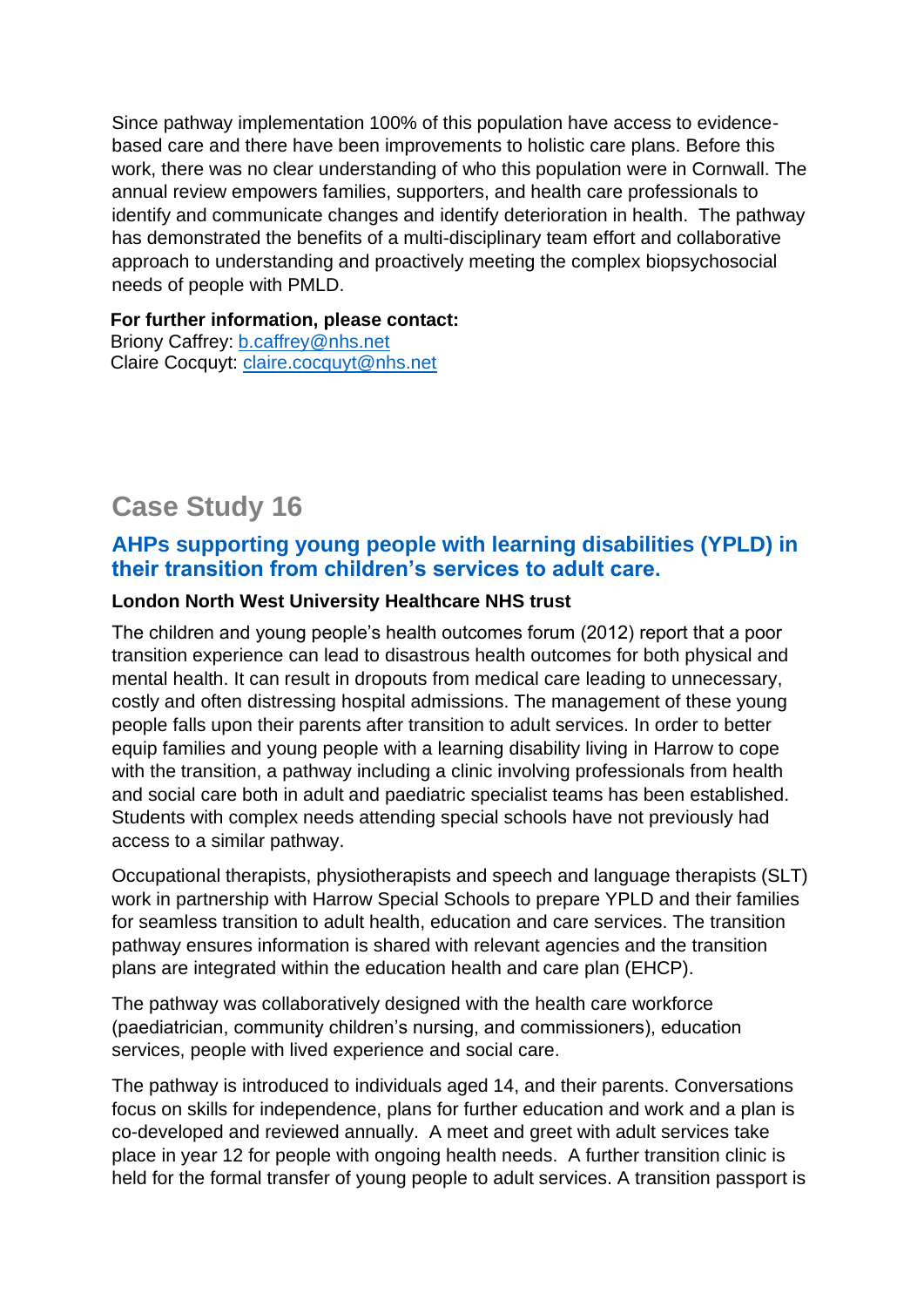developed and contains essential information about the individual, their needs, preferences, communication skills, equipment required and key information about family and friends. The transition passports are issued either in year 12 as they leave school for FE college or at year 14th when they go on to FE colleges or assisted work placements. A transition report is shared with individuals, their family, GP and adult providers to facilitate the sharing of information.

Evaluation shows:

- Over the past 3 years, 100% of 33 young people with severe or profound learning disability who have attended either the meet and greet clinic in year 12 or the transition to adult clinic in year 14 have had a transitions passport and transition plan, which is included in their Education Health and Care plan (EHCP)
- A further 30 young people with moderate learning disability have also had transition passports and transition plans as part of their EHCP, these students may not have significant medical needs but have AHP needs.
- All young people with a learning disability and their parents/carers have the opportunity to discuss transition planning at an early stage.
- Key information is shared with relevant agencies and transitions plans are
- integrated within Education health and care plan (EHCP).
- There is an opportunity to meet Adult health and social care practitioners before transition to discuss concerns or make enquiries regarding services.
- People have communication passports with their key information
- Parents and young people value the pathway, communication passports and transition clinics.

People can find the transition to the adult health care system challenging and difficult to navigate. This early intervention pathway is vital and AHPs have an important role to develop care plans advocate for people's care.

**For further information please contact:** Beth Smart, Principal Occupational therapist. [beth.smart1@nhs.net](mailto:beth.smart1@nhs.net) and Loran Grace - Highly Specialist Physiotherapist [loran.grace@nhs.net](mailto:loran.grace@nhs.net)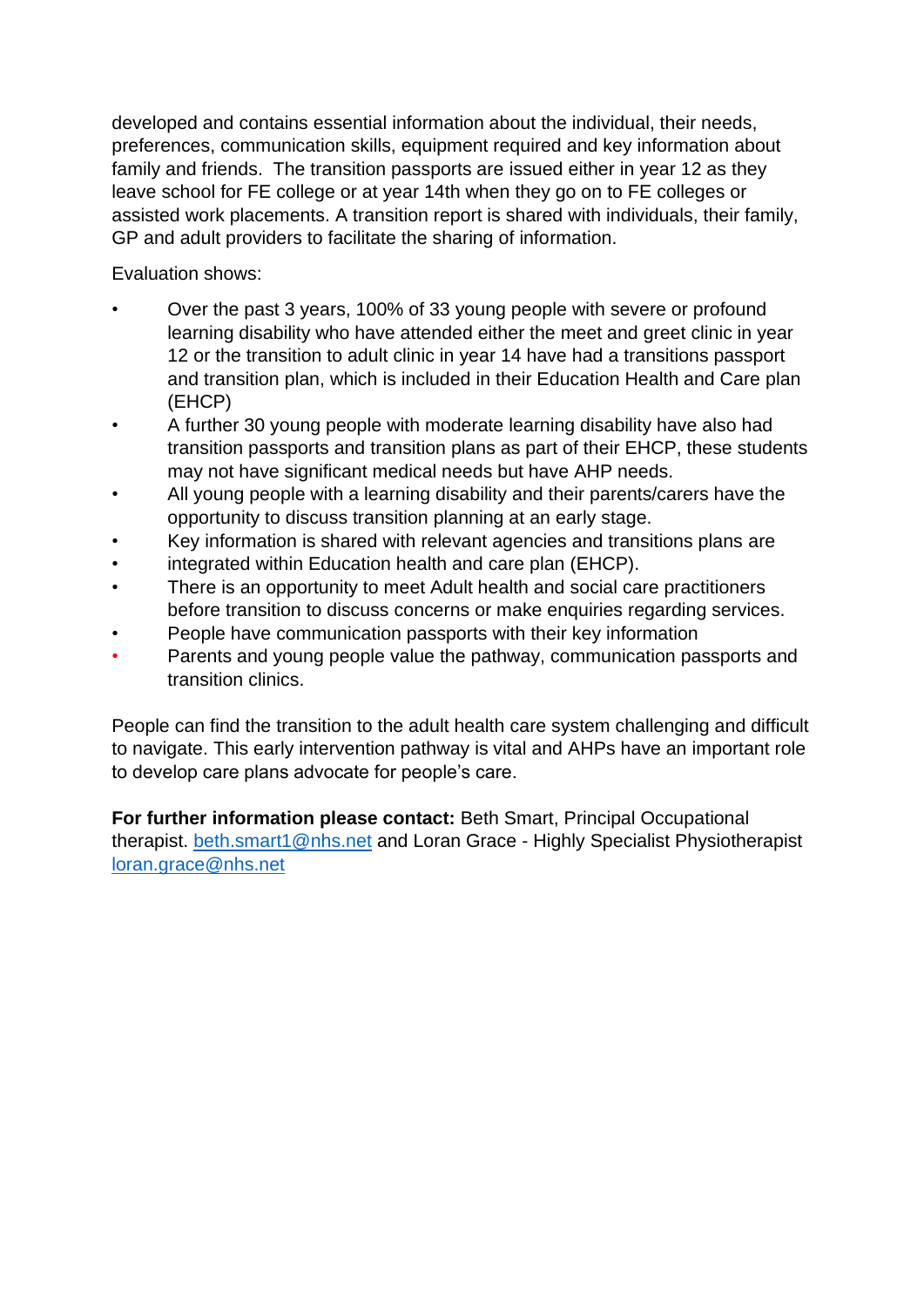## **Improving access to eye care by the implementation of an Orthoptic-led Special School Eye Care Service**.

#### **Warrington and Halton NHS Foundation Trust**

Children with a learning disability are 28 times more likely to have an eye problem than their non-disabled peers<sup>1</sup>. Around one third of children attending special schools will require a glasses prescription, as well as other eye problems<sup>2,3</sup>. However, up to 1500 (44%) children in special schools have not accessed any eye care <sup>4</sup>. Therefore, action is needed to ensure that assessments and diagnosis for visual impairments form part of every child Education Health and Care Plans (EHCP). There are 508 children attending 6 special schools in the area. To access eye care the options were the local optometrist on the high street for primary care and the hospital for secondary care, which includes Orthoptics. Up to 50% of eye care appointments in the hospital were missed, resulting in approximately 254 children not receiving eye care. This risks discharge and delayed treatment, which for children under 8 can lead to irreversible sight loss<sup>5</sup>.

To improve uptake of eye care appointments the orthoptists deliver assessments within the special schools. As a result, all children receive comprehensive eye care, including the 254 children who were unable to make their appointments. This also benefits the children's families, who have less hospital visits and time away from their school or home. This approach has also allowed the orthoptists to build improved relationships with the schools, as well as improved collaboration with the wider multidisciplinary care team, teachers and supportive structure.

This service has made immeasurable impact to at least 254 children who are able to access important eye care each year as recommended. Service evaluation over 3 years satisfaction surveys by 624 parents have shown positive results;

- 99% wanted their child's eye care to be carried out in school
- 96%rated the service as good or excellent
- 71% said it reduced their child's stress / anxiety levels by having the eye care provided in the school setting

The service provides numerous benefits, including; children do not need to take time off school to attend multiple appointments as they can all be carried out in the school setting, the approach eliminates the stress and anxiety the child may experience due to waiting times at the hospital and unknown environment, it reduces parent stress levels and need to take time off work.

**For further information please contact:** Frances Midgley, Orthoptist, [Frances.midgley@nhs.net](mailto:Frances.midgley@nhs.net)

*"It was so stressful taking my child to the hospital for check-ups. It is much better that the eye care service see my child in school. In an environment they are used to. I am also not getting stressed as I know school will support my child during the check-up. Fantastic team" Feedback from a parent*

> *"This is such a valuable service to us my son does not cope at hospital at all. It's amazing he can be seen …in school and we wish other services offered this." Feedback from a parent*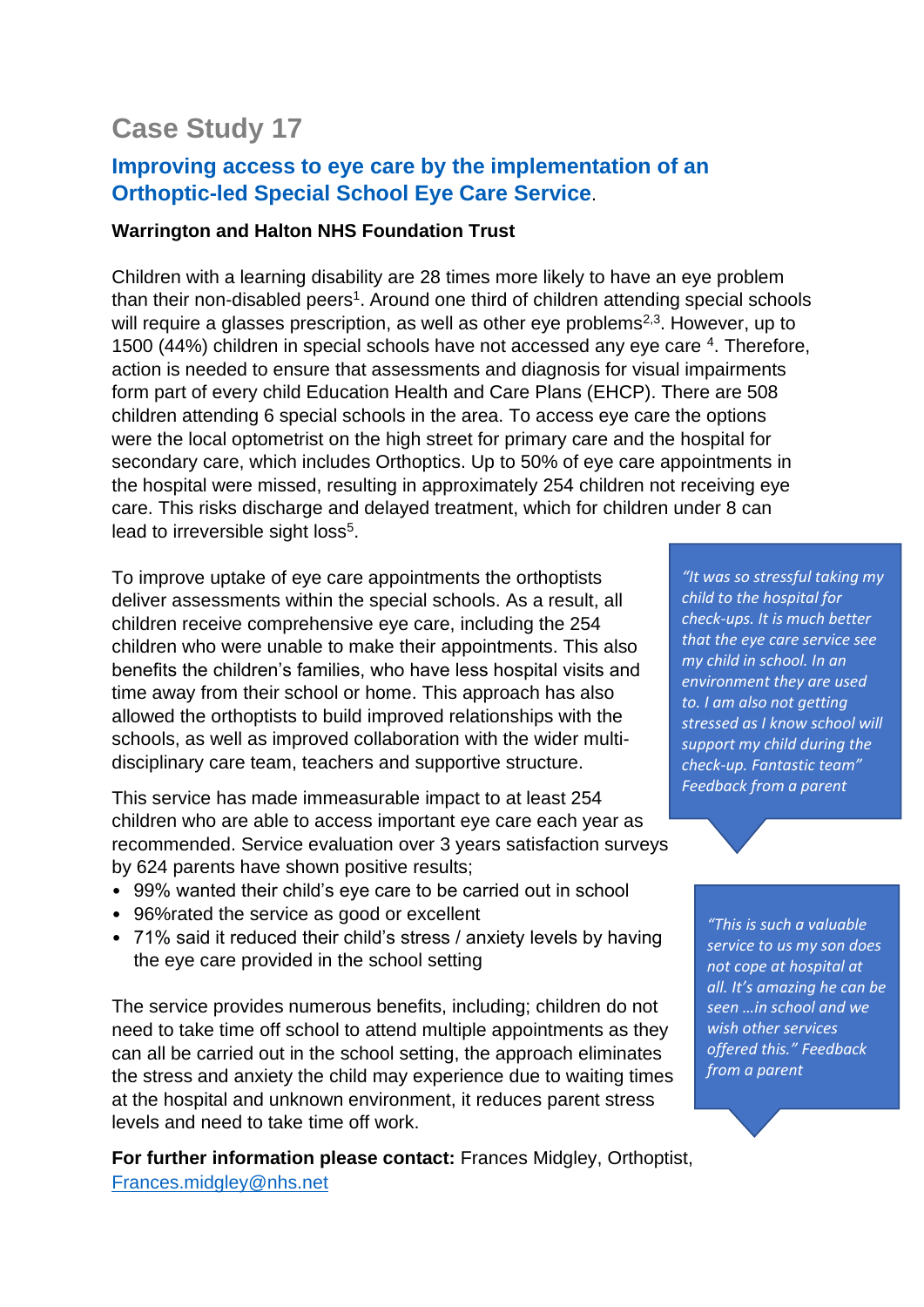### **Dramatherapy groups supporting people with a learning disability and mental illness transition out of hospital**

#### **Cumbria Northumberland Tyne & Wear NHS Foundation Trust**

Mental health problems affect approximately 40% of adults with a learning disability which is higher than the general population<sup>1</sup>. Dramatherapists developed two dramatherapy 'Get Going' groups as a proactive approach to support people with a learning disability and mental ill health after a hospital admission. People were introduced to the groups when preparing for their discharge and then supported to attend once they moved into their local community. The approach allowed care to be monitored in the early stages of leaving hospital and concerns highlighted throughout their transition.

The Get Going Groups runs in 12-week blocks and has been running for over five years. The group has been used as part of an Assessment and Treatment Unit's (ATU) discharge pathway, offering people a chance to communicate, build friendships and improve their skills such as turn taking. It has also been provided to clients who live in the community and adapted to be an online group during the COVID-19 pandemic. The content and structure of the groups are based on play and story development using 'the six-part story' method. The stories produced offer insight into the difficulties a person may have had or are currently experiencing, which can offer opportunities for constructive dialogues and appropriate help to be identified.

The groups have been shown to support a person's successful discharge, offer an immediate link to healthcare practitioners, reduce the risk of unnecessary hospital readmissions, and reduce social isolation for community clients during UK wide COVID-19 related 'lockdowns'. Data from our evaluation of clients attending the group during and following their ATU hospital admissions shows that out of 36 people who accessed the groups only two people required a re-admission to hospital.

The groups improved people's quality of life through friendships and skill building. Outcomes using the 'The Warwick-Edinburgh Emotional Wellbeing Scale' (WEMWBS) showed a whole group score increase of 7.1 post group and indicates self-reporting improvements in a person's mental well-being. A mean reduction on the Glasgow Anxiety Scale scores (GAS) with a lowering of fear and anxiety highlighted on the subsections of the tool, informing us that attending the intervention was beneficial overtime and reduced anxiety.

Twenty-two participants using the Rosenberg Self-esteem measure were analysed using a paired T-Test and results showed statistically significant improvements in all group members' self-esteem (mean scores at pre-intervention 21.35 and post intervention 24.75. resulting in a P value of  $P < 0.01$ ).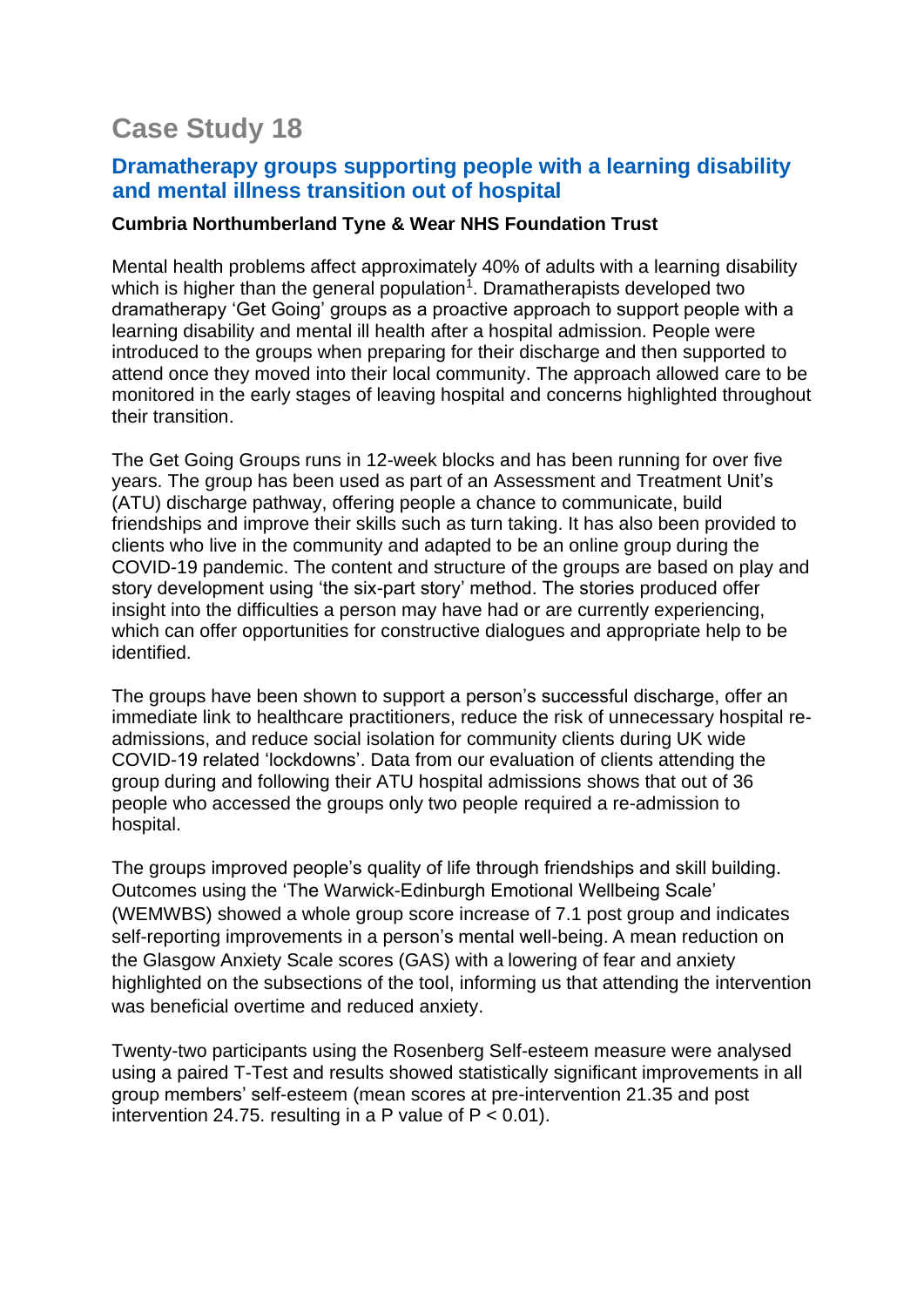During the COVID 19 pandemic online Get Going groups continued to show positive results for community clients with paired T-Test analysis of participants showing reduced anxiety levels (P value of  $P < 0.002$ .).

People with a learning disability and mental ill health find it difficult to integrate into the community after psychiatric admissions and benefit from facilitated spaces and psychosocial interventions to meet people with shared experiences<sup>2</sup>. Dramatherapy groups that use storytelling and drama methods to role play creatively and constructively personal challenges, can help people share their experiences and validate what they are going through. The group has won a Cumbria, Northumberland, Tyne and Wear NHS Foundation Trust 'Staff Excellence' award for its mutual support approach where people who have attended have also become mentors for subsequent groups.

**For further information please contact:** Jane Bourne, Dramatherapist [Jane.bourne@CNTW.nhs.uk](mailto:Jane.bourne@CNTW.nhs.uk)

# **Case Study 19**

### **Supporting Independence for people with learning disabilities**

### **East London Foundation NHS Trust**

A lack of suitable local accommodation for people with learning disabilities and complex needs resulted in the use of out of area residential and supported living placements. This led to reduced family contact and many people would have preferred to live locally. There were also increasing numbers of older adults with learning disabilities and age-related co-morbidities, such as dementia and arthritis, who were living in accommodation no longer suitable for their needs and who wished to continue living with their friends. Out of area placements make it harder for the team to monitor the quality of placements as reviews are annual unless issues arise. The Community Learning Disability Service (CLDS) is an integrated health and social care service comprising occupational therapists, speech and language therapists, physiotherapists, an art therapist, social workers, community nurses, psychiatrists, clinical psychologists and an interpreter. To meet population needs, the team identified those living out of area who wished to return and those in supported living accommodation wanting to live more independently.

The occupational therapists worked collaboratively with the clinical commissioning group and a social housing provider to adapt and renovate a three-bedroom flat within a sheltered housing complex and a small block of flats. They advised on suitable layouts and fittings for bathrooms and kitchens and telecare options. 7 onebedroom flats, including 1 for a wheelchair user, a shared communal flat for social activities, garden area and staff space were created. The occupational therapist also supported the development and implementation of a priority bidding process for independent social housing, for individuals who are ready to move on from supported living.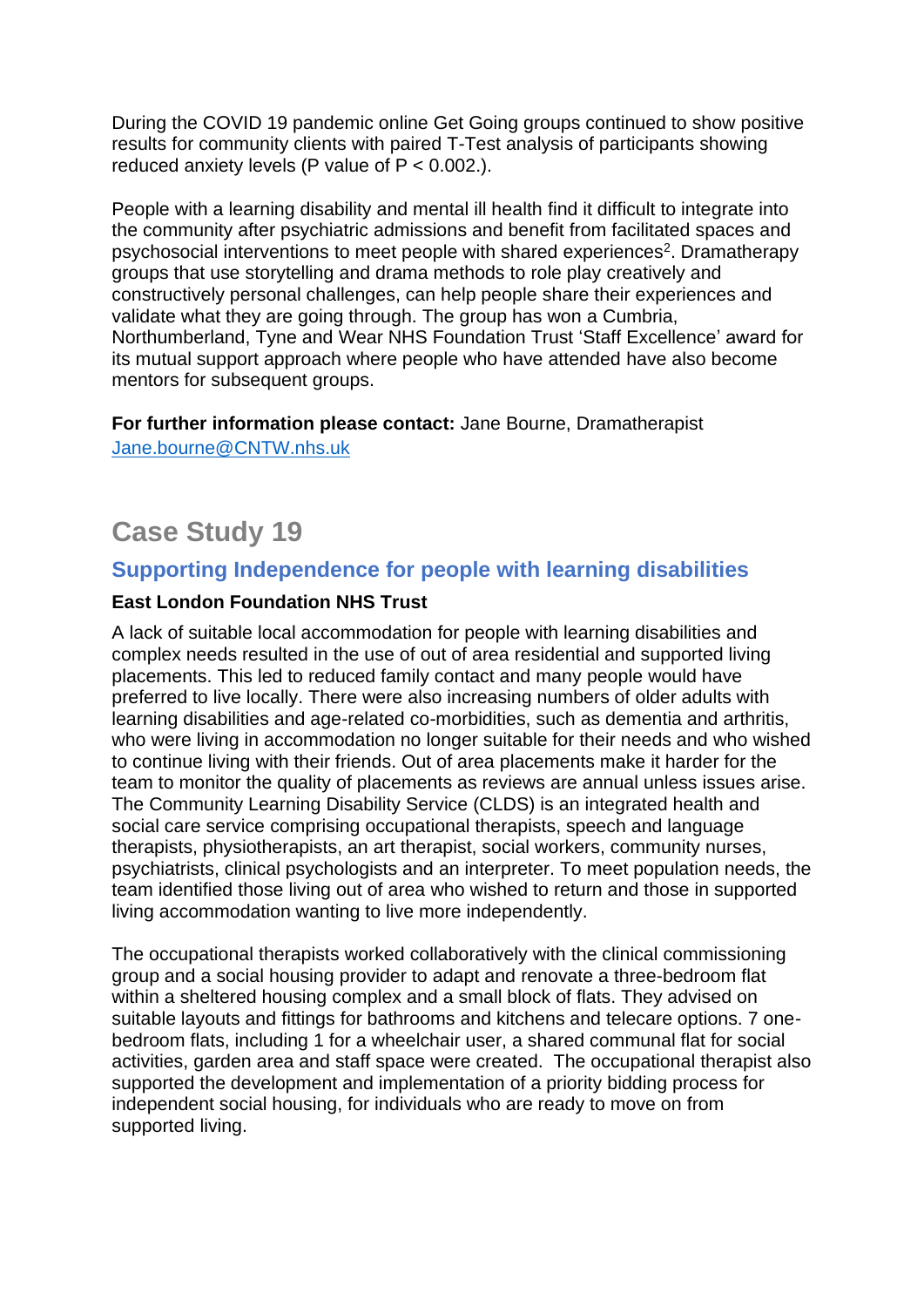The CLDS AHPs and clinical psychologists also support people to develop the skills to live more independently. They work with people who are preparing to return to the borough, so that support staff know how best to support them. This includes assessments and support plans for behavioural, sensory and communication needs. Personal Health Budgets are used to fund bespoke solutions, such as sensory equipment, communication aids and gym memberships. This approach has so far enabled 5 people to move from supported living into their own flats, 1 from out of area. 3 friends, all older adults, moved together to an accessible property. The team has also prevented new out of area placements due to crisis through the supported living vacancies created and the 10 new supported living units within the borough. This allowed 4 people with very complex needs to return to the borough.

This project has supported individuals to have more contact with their families, often daily. People have reported positive experiences and excitement when gaining access to their properties, including decoration plans. New friendships have been formed, people are proud of their homes and 1 person has found part-time work. Supporting people in this way to have meaningful lives and live as independently as possible requires an integrated approach. AHPs have an important role in developing services, assessing individuals, developing skills and supporting a smooth transition process.

**For further information please contact:** Hilary Evans, Team Manager: [Hilary.evans4@nhs.net,](mailto:Hilary.evans4@nhs.net) Mary Marcus, Service Manager: [Mary.marcus1@nhs.net](mailto:Mary.marcus1@nhs.net)

# **Case Study 20**

### **A Safe Home Is Still A Home - The Development of the Safe Home Environment Assessment (SHEA)**

#### **Sussex Partnership Foundation Trust**

Designing a safe home for individuals who require a more bespoke design specification can be challenging<sup>1</sup>. The Safe Home Environment Assessment (SHEA) tool was developed as a pragmatic response. Developed by occupational therapists, it aims to support clinical decision making in the transforming care transition process. It attempts to synthesise and risk rank complex sensory, communication, functional and behaviours that challenge to inform the design of an environment that meets the individual's needs and preferences.

The tool has been used in a small number of local transforming care cases, for example: Mr X is in his mid-20s with a diagnosis of moderate learning disabilities, autism, hearing impairment and a history of complex behaviours, had been in hospital for a number of years after many community placement breakdowns. The team supported the development of a home environment in line with his goal of increased independence, reduction episodes of destructive behaviours and use of restrictive interventions. The design also allowed for a communication environment as they used sign language to communicate. This intervention involved close multidisciplinary & multiagency working to develop a "capable environment" for the individual. The SHEA focused on elements of the physical environment that needed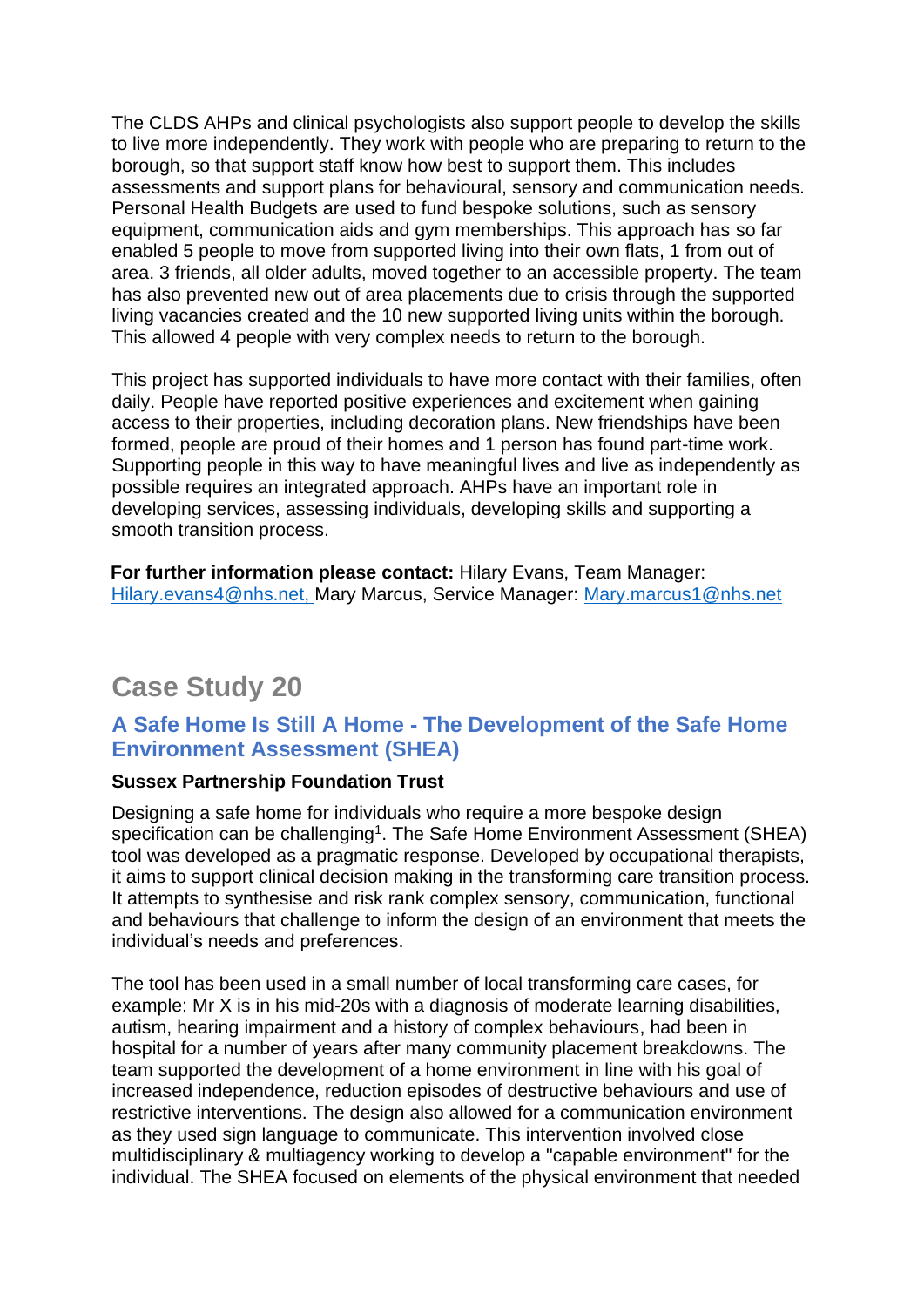to be in place as it could not be addressed solely by a positive behaviour support plan, staff intervention or risk assessment alone. The SHEA is divided into domains including; destructive behaviour, hygiene and difficulties with transitions.

The SHEA identifies and prioritises adaptation design. For Mr X, it was identified that robust fixtures and fittings would be needed and clear sight lines for communication. Mr X also required the "designing out" of known visual triggers such as staff shift changes, as they found this transition difficult. Adaptations included; adding a new separate staff entrance, a communication window so staff could withdraw but be able to still communicate with him during periods of high anxiety, robust furniture and window fixtures, graded access to the kitchen and food to take into account his food seeking behaviours. Mr X was also able to personalise his environment and he chose to have giant murals of his favourite animals and cityscapes. He also had a sensory room for relaxation and other sensory activities.

Strategies for property maintenance were also considered to reduce anxiety. This included supporting Mr X to leave the premises for a short time during maintenance works and having a 24 hour call out service for emergencies. These considerations are within the SHEA as environmental breakdown can be a leading cause of placement breakdown. Mr X has been living in his home for more than 5 years and he is proactively engaging in daily living routines, community activities, as well as having holidays abroad. The tool has been accepted as a [NICE shared learning case](https://www.nice.org.uk/sharedlearning/a-safe-home-is-still-a-home)  [study](https://www.nice.org.uk/sharedlearning/a-safe-home-is-still-a-home)<sup>2</sup> and a future goal is to contribute case studies on co-production in the area of design for adults with a learning disability, autism or both.

**For further information please contact:** [SHEA@sussexpartnership.nhs.uk](mailto:SHEA@sussexpartnership.nhs.uk)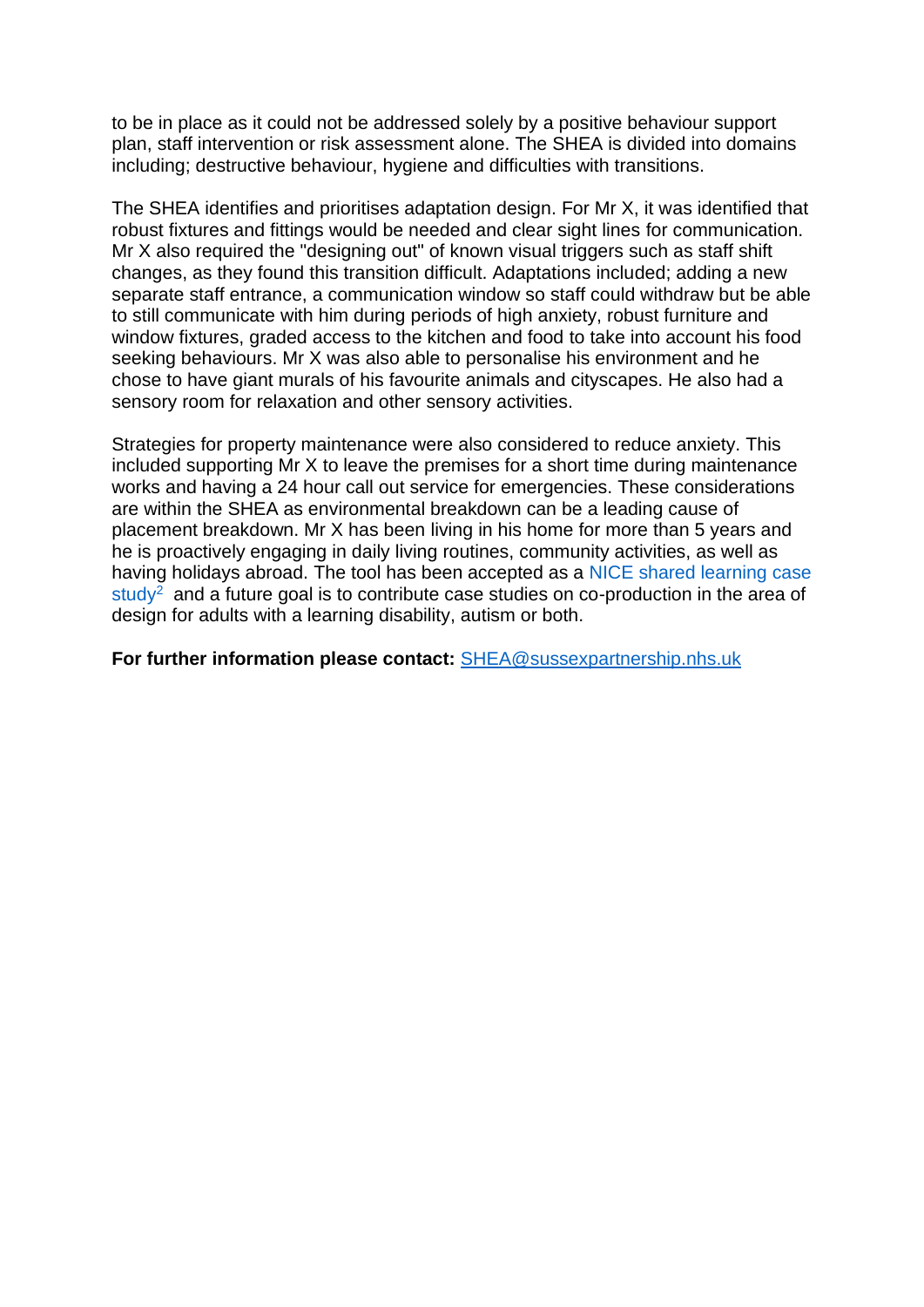#### **References:**

#### **Case Study 5:**

- 1. Ruck-Keene, A: Mental Capacity Law & Policy (2021) 'Communication, Music and Reframing Support: Retrieved from: [Communication, music and reframing support –](https://www.mentalcapacitylawandpolicy.org.uk/support-music-and-reframing-support-in-conversation-with-alix-lewer/) in conversation with Alix Lewer – [Mental Capacity Law and Policy](https://www.mentalcapacitylawandpolicy.org.uk/support-music-and-reframing-support-in-conversation-with-alix-lewer/)
- 2. NHS England and NHS Improvement (2020) LeDeR Action from learning: deaths of people with a learning disability from COVID-19. Retrieved from: [LeDeR-bristol-annual-report-](https://www.england.nhs.uk/wp-content/uploads/2021/06/LeDeR-bristol-annual-report-2020.pdf)[2020.pdf \(england.nhs.uk\)](https://www.england.nhs.uk/wp-content/uploads/2021/06/LeDeR-bristol-annual-report-2020.pdf)

#### **Case Study 6:**

1. Coles, H., Gillett, K., Murray, G., Turner, K. (2017). The Royal College of Speech and Language Therapists. Justice Evidence Base Consolidation: 2017. Retrieved from: <https://www.rcslt.org/-/media/Project/RCSLT/justice-evidence-base2017-1.pdf>

#### **Case Study 7:**

- 1. Bruce S and Standley D. (2019). Standards of practice for physiotherapist working with adults with a learning disability. Available at: [https://acppld.csp.org.uk/standards-of-practice](http://scanmail.trustwave.com/?c=8248&d=v8zo3QyNM5exL3tnlH3Gy3-_zb2eWroemn2iG73ZJg&u=https%3a%2f%2facppld%2ecsp%2eorg%2euk%2fstandards-of-practice)
- 2. NICE. (2019). Cerebral palsy in adults (NG119). London. Retrieved from: [https://www.nice.org.uk/guidance/ng119/resources/cerebral-palsy-in-adults-pdf-](https://www.nice.org.uk/guidance/ng119/resources/cerebral-palsy-in-adults-pdf-66141606816709)[66141606816709](https://www.nice.org.uk/guidance/ng119/resources/cerebral-palsy-in-adults-pdf-66141606816709)
- 3. Heslop, P., Blair, P., Fleming, P., Hoghton, M., Marriott, A., and Russ, L. (2013). Confidential Inquiry into premature deaths of people with learning disabilities (CIPOLD). Bristol: Norah Fry Research Centre. Retrieved from: [https://www.bristol.ac.uk/media](https://www.bristol.ac.uk/media-library/sites/cipold/migrated/documents/fullfinalreport.pdf)[library/sites/cipold/migrated/documents/fullfinalreport.pdf](https://www.bristol.ac.uk/media-library/sites/cipold/migrated/documents/fullfinalreport.pdf)
- 4. Public Health England. (2018). Postural Care and People with learning Disabilities: Guidance. London. Retrieved from: [https://www.gov.uk/government/publications/postural-care-services](https://www.gov.uk/government/publications/postural-care-services-making-reasonable-adjustments/postural-care-and-people-with-learning-disabilities)[making-reasonable-adjustments/postural-care-and-people-with-learning-disabilities](https://www.gov.uk/government/publications/postural-care-services-making-reasonable-adjustments/postural-care-and-people-with-learning-disabilities)

#### **Case Study 9:**

1. Van Splunder J, Stilma J, Bernsen R, Arentz T, et al. Refractive errors and visual impairment in 900 adults with intellectual disabilities in the Netherlands. Acta Ophthalmologica Scandinavica. 2003;81(2):123-130

#### **Case Study 8:**

- 1. Chawner, L. R., Blundell-Birtill, P., & Hetherington, M. M. (2019). Interventions for Increasing Acceptance of New Foods Among Children and Adults with Developmental Disorders: A Systematic Review. *Journal of autism and developmental disorders*, *49*(9), 3504-3525.
- 2. Bandini, L. G., Anderson, S. E., Curtin, C., Cermak, S., Evans, E. W., Scampini, R., ... & Must, A. (2010). Food selectivity in children with autism spectrum disorders and typically developing children. *The Journal of pediatrics*, *157*(2), 259-264.

**Case Study 11: [Autism Act \(2009](https://assets.publishing.service.gov.uk/government/uploads/system/uploads/attachment_data/file/422338/autism-guidance.pdf) 9.** https://www.legislation.gov.uk/ukpga/2009/15/contents autism act 2009

#### **Case Study 13:**

1. NICE. (2011). Autism spectrum disorder in under 19s: recognition, referral and diagnosis. Retrieved from:<https://www.nice.org.uk/guidance/cg128>

#### **Case Study 14:**

1. Public Health England. (2016). Making reasonable adjustments to obesity and weight management services for people with learning disabilities. Retrieved from: [https://www.ndti.org.uk/uploads/files/Obesity\\_RA\\_report\\_final.pdf](https://www.ndti.org.uk/uploads/files/Obesity_RA_report_final.pdf)